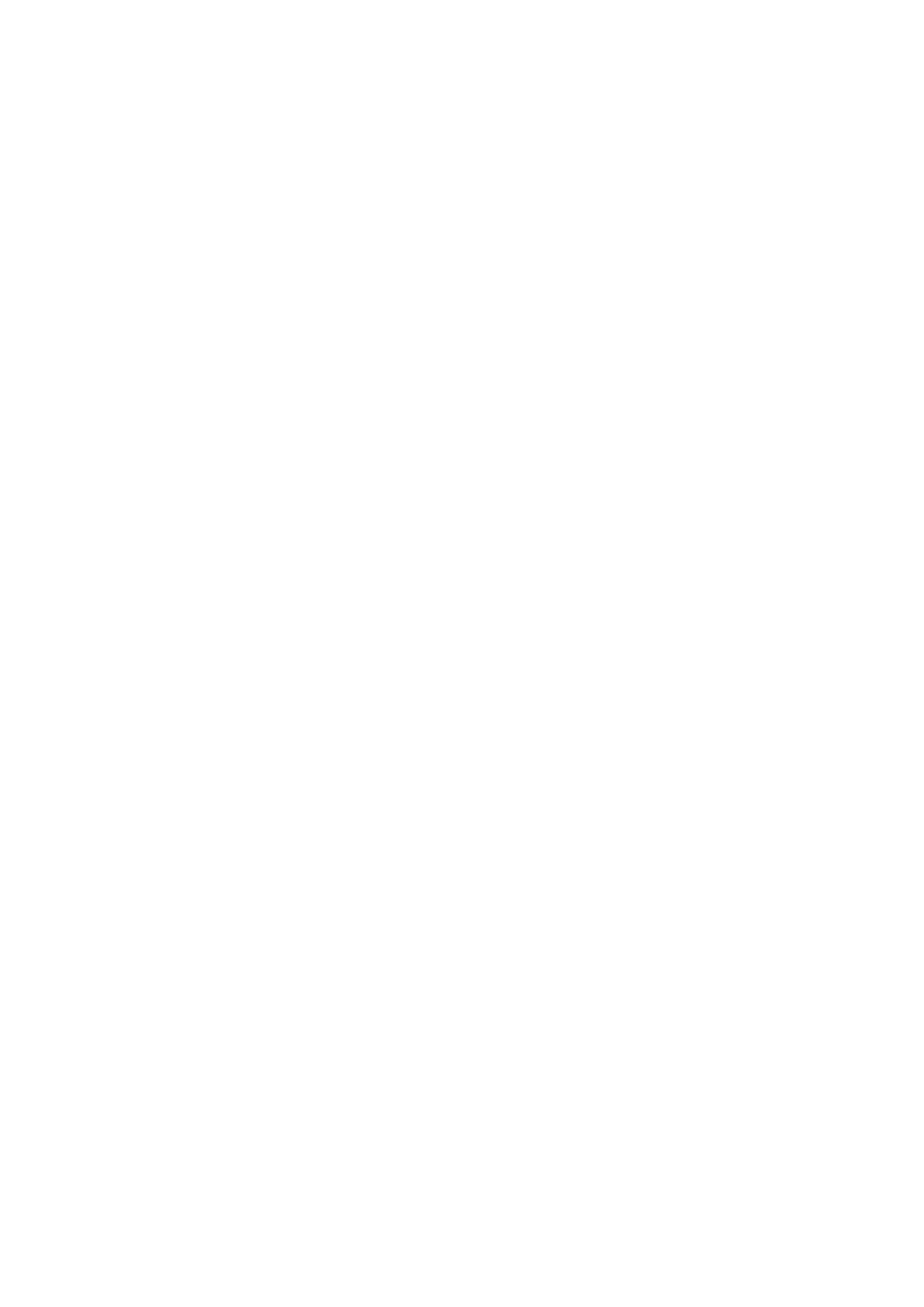## **Imprint**

The Good Practice Paper on Inclusion in Vocational Schools and Companies was developed as part of the two-year project *GastroINKLUSIV - New Models for Inclusive Specialist Education at Vocational Schools (Erasmus + Programme* - 2016-1-DE02-KA202-003266*, Strategic Partnerships, www.gastroinklusiv.eu).* The aim of the project was to demonstrate the possibilities for inclusive learning in vocational education and training, using the field of gastronomy as an example. This project was a collaborative effort between vocational schools, educational actors and companies, whom developed learning models and formulated recommendations for vocational schools and companies.

#### **Project partners:**

**Berlin/Brandenburg (DE):** Entwicklungspolitisches Bildungs- und Informationszentrum EPIZ e.V., BGZ Berliner Gesellschaft für Internationale Zusammenarbeit mbH, BIS Netzwerk für betriebliche Integration und Sozialforschung e.V., Oberstufenzentrum Dahme-Spreewald, Hotel Palace Berlin

**Wien (AT):** BAOBAB –Globales Lernen, Berufsschule für Gastgewerbe, Kuratorium Wiener Pensionisten-Wohnhäuser

**Vicenza (IT):** Eurocultura, Berufsschule Pia Societa San Gaetano, Weinkellerei Vignaioli Contra Soarda

This project has been funded with support from the European Commission. This publication reflects the views only of the author, and the Commission cannot be held responsible for any use which may be made of the information contained therein.

**Publisher**: Entwicklungspolitisches Bildungs- und Informationszentrum EPIZ e.V.

#### **Authors**

Martina Bausch and Joachim Radatz, BIS Netzwerk für betriebliche Integration und Sozialforschung e.V. (DE), www.bisev-berlin.de

Janika Hartwig, Entwicklungspolitisches Bildungs- und Informationszentrum EPIZ e.V. (DE), [www.epiz-berlin.de](http://www.epiz-berlin.de/)

Bernd Faas, Eurocultura (IT), www.eurocultura.it

Magdalena Emprechtinger, BAOBAB –Globales Lernen (AT), [www.baobab.at](http://www.baobab.at/)

in close cooperation with all project partners



**Berlin, August 2018**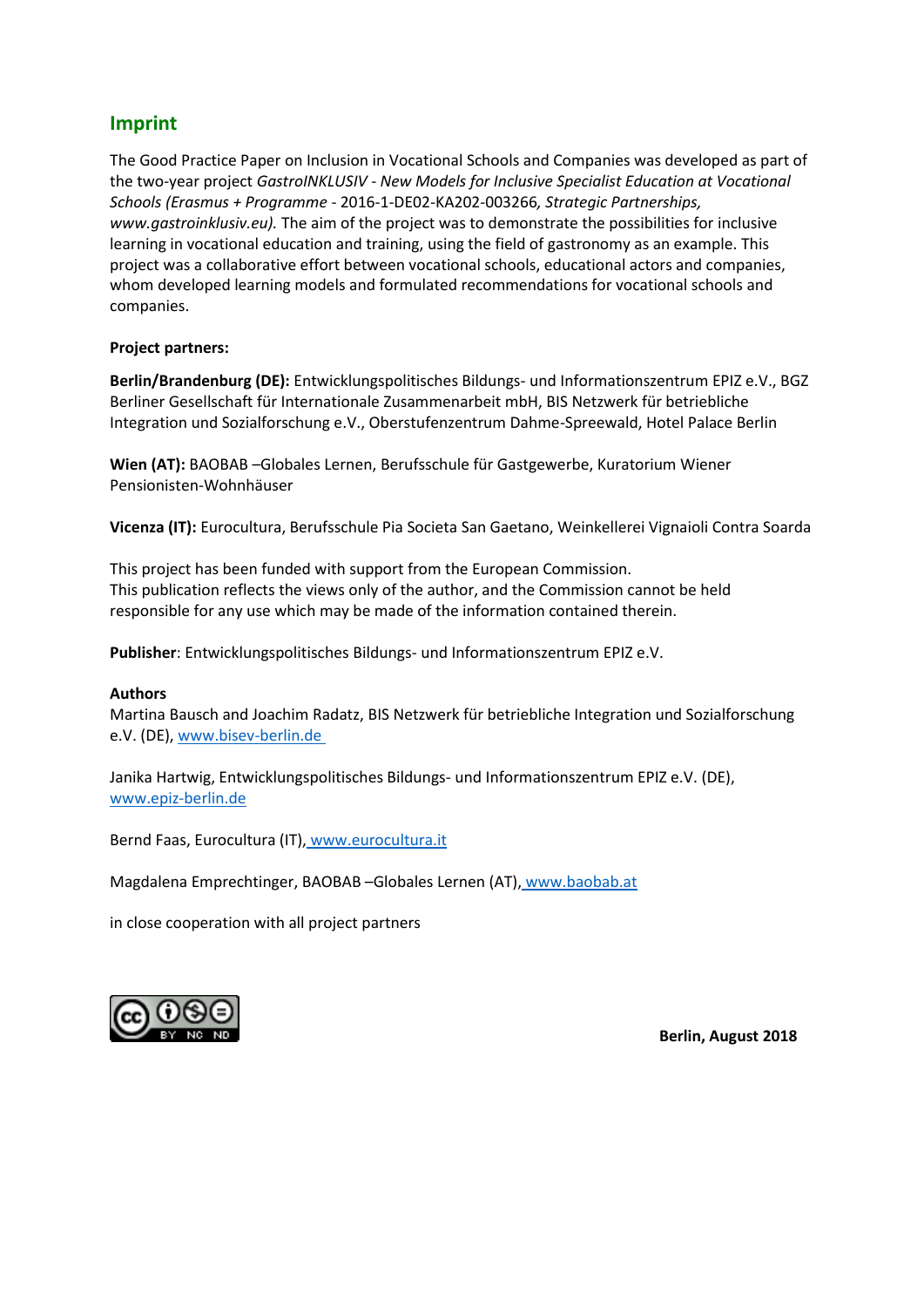# **Content**

| Berufsschule für Gastgewerbe (Vocational school for the hospitality industry)  12 |
|-----------------------------------------------------------------------------------|
|                                                                                   |
|                                                                                   |
|                                                                                   |
|                                                                                   |
|                                                                                   |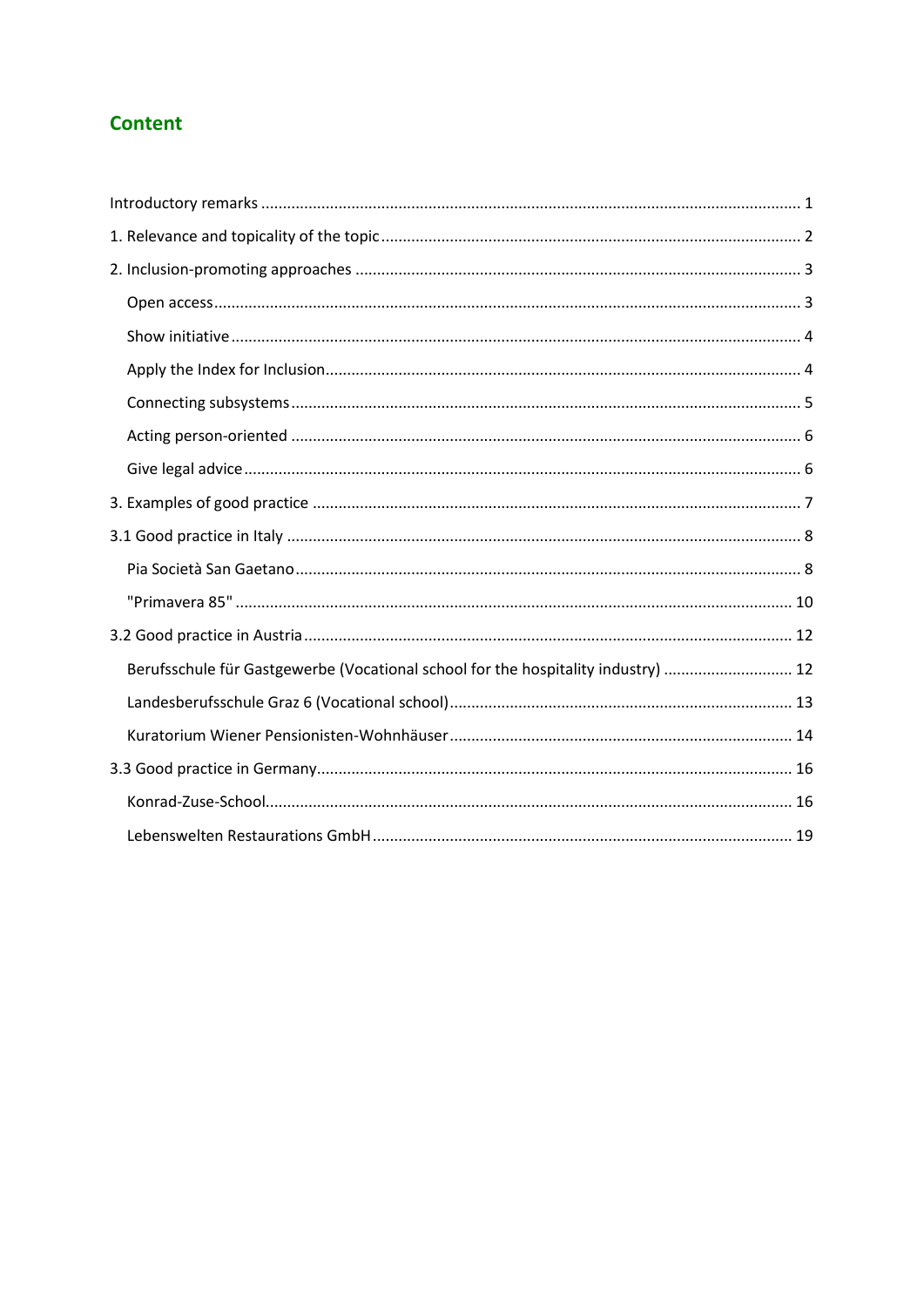

## <span id="page-4-0"></span>**Introductory remarks**

Dear Ladies and Gentlemen, vocational school teachers, and trainers,

We are pleased that you are reading our Good Practice paper. Because you, the vocational school teachers, and the trainers in companies, are the most important actors when it comes to inclusion in vocational education and training.

The available materials have been produced within a transnational framework. The countries involved in the project are: Italy; Austria; and Germany. Existing knowledge and experiences already gained in the participating countries have been exchanged within the framework of this project. In this way, it has been possible to benefit from the knowledge and experience of the other countries. The European and national context of inclusion - with its legal regulations and conditions in relation to vocational education and training, and the labour market – has been taken into account.

In GastroINKLUSIV we have developed materials that enable you to either "get started" with the topic of inclusion or, if you already have knowledge and experience, to expand it. In order to ensure that the materials are useful in practice, companies and vocational schools from all three countries took part in the project, which both advised us on the development of the materials and provided the framework for their testing.

The exchange between the partners involved in the project revealed that, despite national differences with regard to the education system and the labour market, commonalities predominate with regard to the need for action to implement inclusion.

In each of the good practice examples presented here, you will find at least one example from a vocational school and one company in the participating countries.

In advance, we offer you a compact introduction to the relevance and topicality of the topic and present inclusion-promoting approaches to action.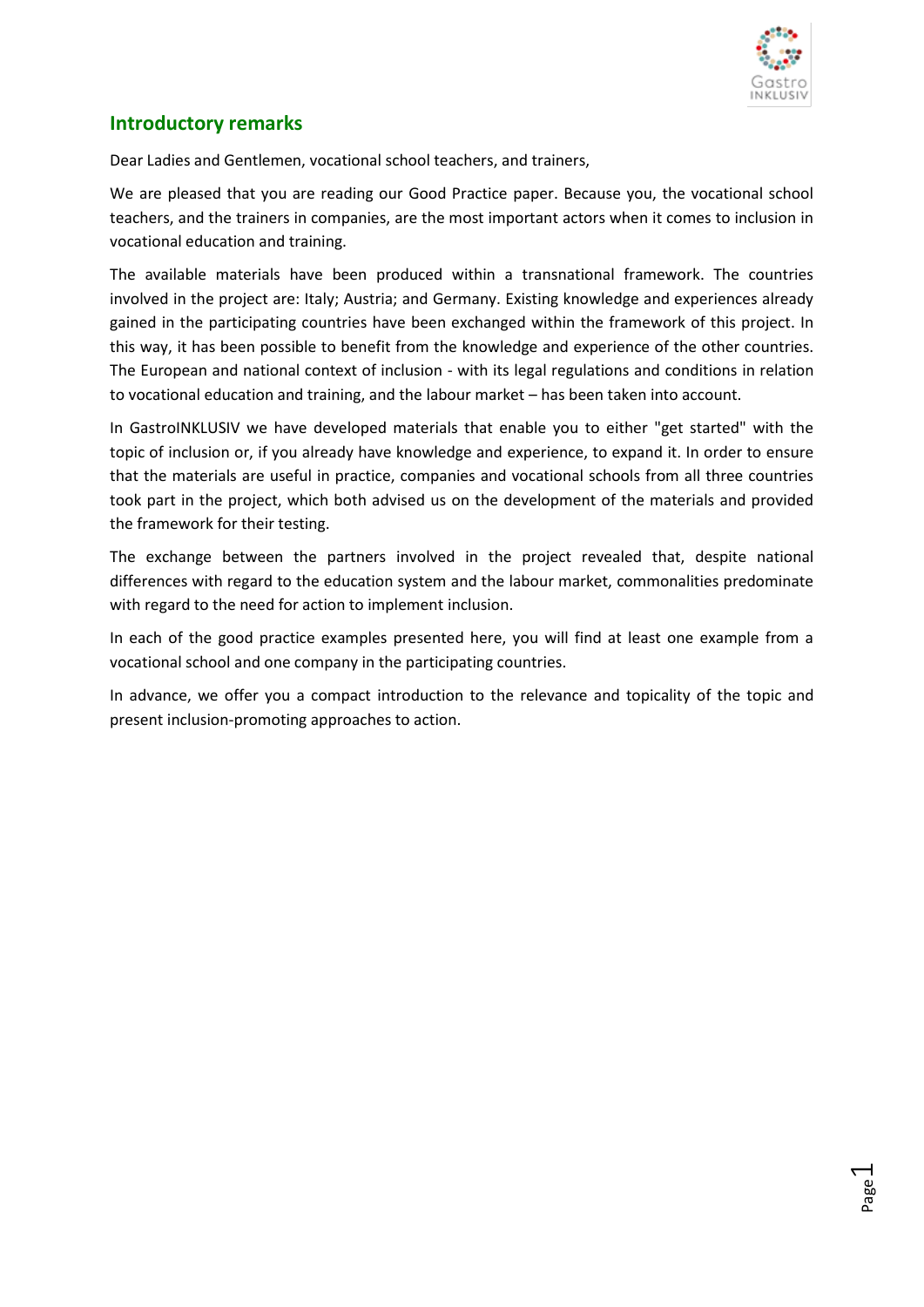

# <span id="page-5-0"></span>**1. Relevance and topicality of the topic**

Around 80 million people with disabilities live in the European Union<sup>1</sup>. In 2011, approximately 42.3 million people were of working age (15 to 64 years). That is approximately 13% of the working age population. In the age group that is particularly important for vocational education and training (15 to 29 years), that share was approximately 7%.<sup>2</sup> In quantitative terms, people with disabilities are therefore not a marginal phenomenon. Their opportunities to participate in vocational education and training, and in working life, are particularly relevant because wealth, social recognition and the ability to lead a self-determined life are essentially distributed through both the education system, and through gainful employment.

Looking at the living conditions of people with disabilities, their disadvantage becomes apparent. They are more at risk of poverty and exclusion than people without disabilities.

Their specific unemployment rate is higher than the general unemployment rate and their overall employment rate is lower. Young people between the ages of 15 and 29 with disabilities are far less likely to be in employment, or in education and training, than young people without disabilities. This applies, albeit to varying degrees, to the EU as well as to Germany, Italy and Austria.

Consequently, as the Council of the European Union notes, "urgent action" is needed to achieve "improved living conditions" for people with disabilities and to "enable people with disabilities to exercise their full rights and participate fully in society and the European economy".<sup>3</sup>

The UN Convention<sup>4</sup> on the Rights of Persons with Disabilities (UNHCR) states that "disability arises from the interaction between people with disabilities and attitudinal and environmental barriers that prevent them from participating fully, effectively and equally in society". The slogan "People are not disabled" has been used since the mid-1990s. You are handicapped" sums up this fact.<sup>5</sup>

However, with the phrase "are hindered", this statement gains a double meaning. On the one hand, it refers to social - i.e. man-made and thus changeable - conditions which represent a disability for people with disabilities. On the other hand, it makes it clear that in the course of their biography people can acquire a physical, mental or spiritual impairment as a result of illness, accident or other events and then see themselves surrounded by obstacles in their once barrier-free environment.

**.** 

<https://www.un.org/development/desa/disabilities/convention-on-the-rights-of-persons-with-disabilities.html> <sup>5</sup> The "ICF International Classification of Functioning, Disability and Health" is a comprehensive classification system that also names forms of participation and environmental factors that are suitable for describing and assessing the life situations of people with and without disabilities:

http://www.educare.it/Handicap/la\_classificazione\_icf.htm (in English) <https://www.dimdi.de/dynamic/de/klassifikationen/icf/> (in German)

 $1$  European Commission, 2010, European Disability Strategy 2010-2020: A Renewed Commitment to a Barrier-Free Europe, Brussels, p. 3

<https://eur-lex.europa.eu/LexUriServ/LexUriServ.do?uri=COM:2010:0636:FIN:en:PDF>

<sup>&</sup>lt;sup>2</sup> This information is based on the publications of the Statistical Office of the European Union (Eurostat), the role of whom is to process and publish comparable statistical data at European level. <https://ec.europa.eu/eurostat/de/data/browse-statistics-by-theme>

<sup>3</sup> European Commission, loc. cit., p. 4

<sup>&</sup>lt;sup>4</sup> The official title of the Convention is "Convention on the Rights of Persons with Disabilities". It was adopted by the UN in 2006 and has so far been ratified by more than 170 states. Germany, Italy and Austria are among them. The available language versions are published under:

The ICF offers a uniform language regime and is suitable for qualifying interdisciplinary and transnational exchanges.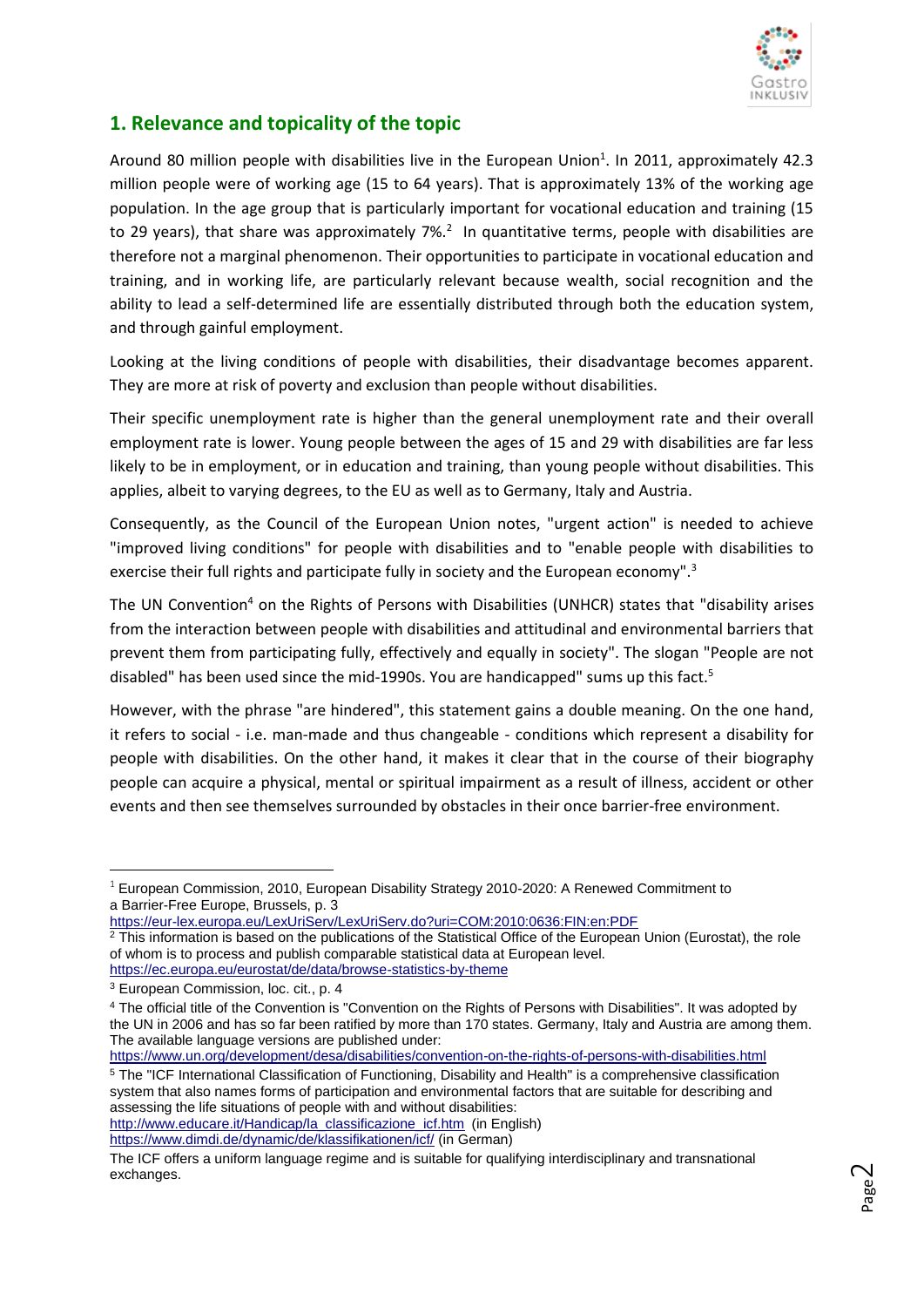

Disability is therefore a possibility that is part of life. Anyone can be affected and the risk of becoming disabled increases with age. What a society does or fails to do for its disabled members is significant in this very concrete sense for all of its members. Inclusion is indivisible and can only win if all people at risk of exclusion are taken into account.

Our examples of good practice relate to the inclusion of young people with learning difficulties and disabilities. It should be stressed, however, that although these examples are limited to a small section of social diversity, they are representative of all those whose participation in vocational training and work is restricted.

## <span id="page-6-0"></span>**2. Inclusion-promoting approaches**

Social diversity is represented in an inclusive vocational education system and an inclusive labour market. The willingness and ability of teachers and learners, employers and employees to deal with it constructively is the key competence with which inclusion is promoted. The following approaches aim to achieve this goal.

## <span id="page-6-1"></span>**Open access**

The presence of people both with and without disabilities within the same place of learning or employment is a prerequisite for learning and working together. In an inclusive education system and labour market, this presence is not based on the particular commitment of individuals who achieve participation through their individual networks and resources, but on a legal entitlement that reliably guarantees them unconditional access to the organisations in which people with and without disabilities complete their vocational training and earn their living.

In order to develop inclusive vocational education and training, and an inclusive labour market, special institutions in which only people with disabilities learn and work must be dismantled and/or rebuilt. It is not a question of closing down these facilities within a short period of time. Their capacities and resources are needed to the extent that institutions of the general vocational training system and enterprises of the general labour market do not have sufficient places to accommodate all learners and job seekers and do not meet the needs of people with disabilities due to their structural design and technical equipment. Therefore, it is recommended that these facilities should be opened up to people without disabilities, enabling them to teach together and work together.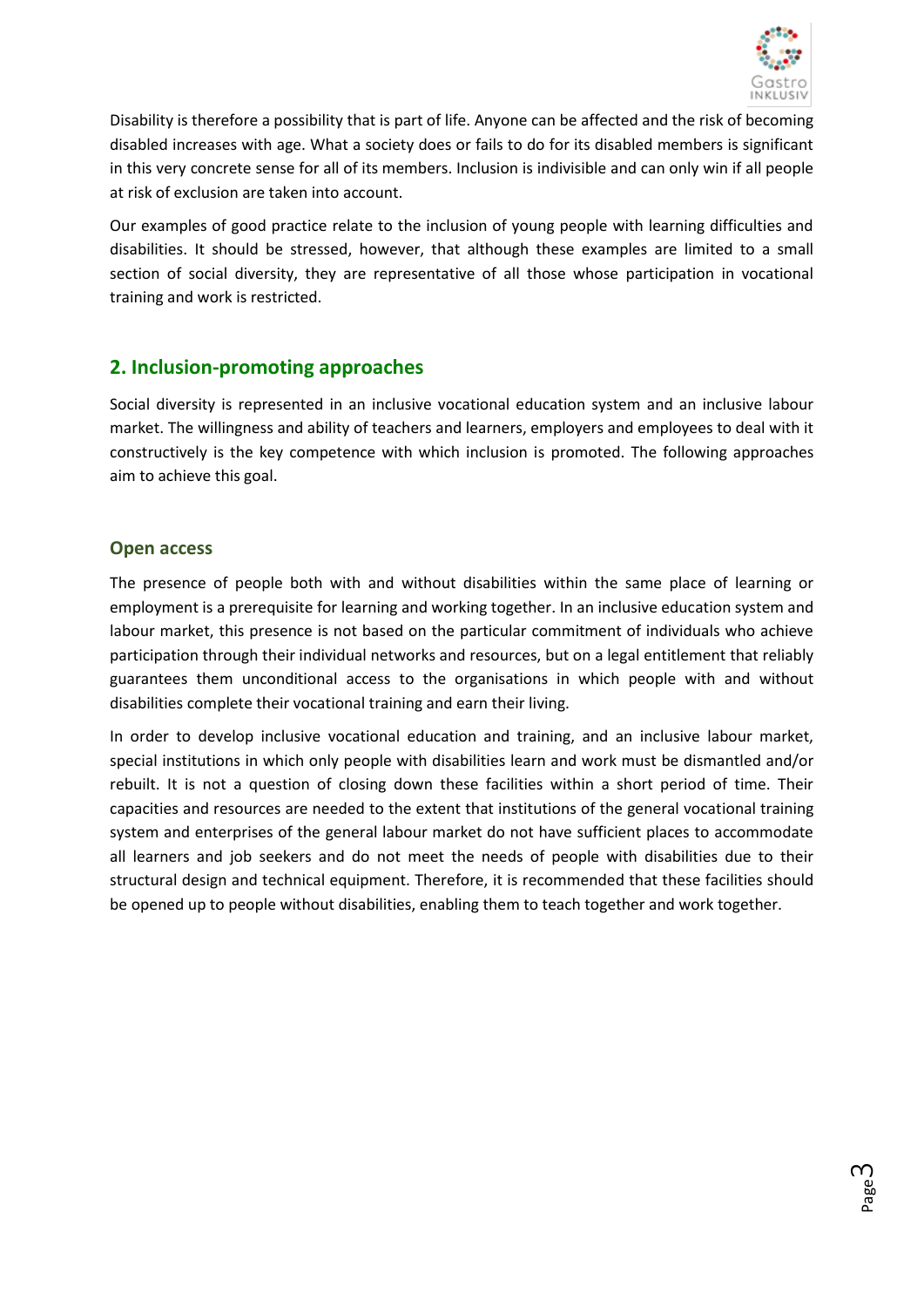

## <span id="page-7-0"></span>**Show initiative**

By learning and working together in the institutions and companies open to young people with and without disabilities, a space of experience is created in which employers, employees, trainees, their trainers and teachers experience diversity and are enabled to deal with it profitably. Of course, this requires preparation. However, a strategy can be misguided in that inclusion can only begin once all of the conditions for its full implementation have been created. Inclusion is a process that can be started anywhere at any time. The first step is taken when this understanding of inclusion is promoted, for example when young people with disabilities complete an internship that matches their abilities, or a vocational school puts the topic of inclusion on its agenda.

## <span id="page-7-1"></span>**Apply the Index for Inclusion**

According to the project partners, the Index for Inclusion currently offers the most comprehensive and concrete advice for developing a "school for all".<sup>6</sup> Three dimensions are noted as important for the development of an inclusive school: "It is necessary to create inclusive cultures, establish inclusive structures and develop inclusive practices".<sup>7</sup> Each dimension includes indicators that describe objectives and make it possible for those objectives "to be compared with existing circumstances in order to derive priorities for further development"<sup>8</sup> . With more than 500 questions, the index invites you to think about inclusion, to become aware of existing experiences and to discover starting points for further development.

Unfortunately, there is still nothing comparable for operational inclusion. In our opinion, the questions of the school-related index are, however, also suitable for receiving suggestions in the operational context. Questions such as "Are all pupils encouraged to recognise and appreciate the achievements of others?" or "Is appreciation of the diversity of the student body a necessary criterion for filling staff positions?" can be easily transferred to the working contexts in business enterprises.

In this project we have had good experiences with the index. Its questions have helped particularly with the methodological-didactical design of the present teaching/learning units. The schools involved in the project have used it for their own purposes, and this has enabled a catalogue of 44 key questions to be drawn up which are particularly important for the development of good practice for the inclusion of young people with learning difficulties in vocational schools.<sup>9</sup>

**.** 

<sup>6</sup> The index was first published by Tony Booth and Mel Ainscow in 2000. It is now available online in 22 languages at: [www.csie.org.uk/resources/inclusion-index-explained.shtml](http://www.csie.org.uk/resources/inclusion-index-explained.shtml)

The revised version now available was published in 2017. At this point we had already introduced the 2003 version into our project.

<sup>7</sup> Boban, I., Hinz, A., 2003, Index for Inclusion, p. 14, Halle.

<sup>8</sup> ibid. p. 16.

<sup>&</sup>lt;sup>9</sup> These key questions are available in English, Italian and German.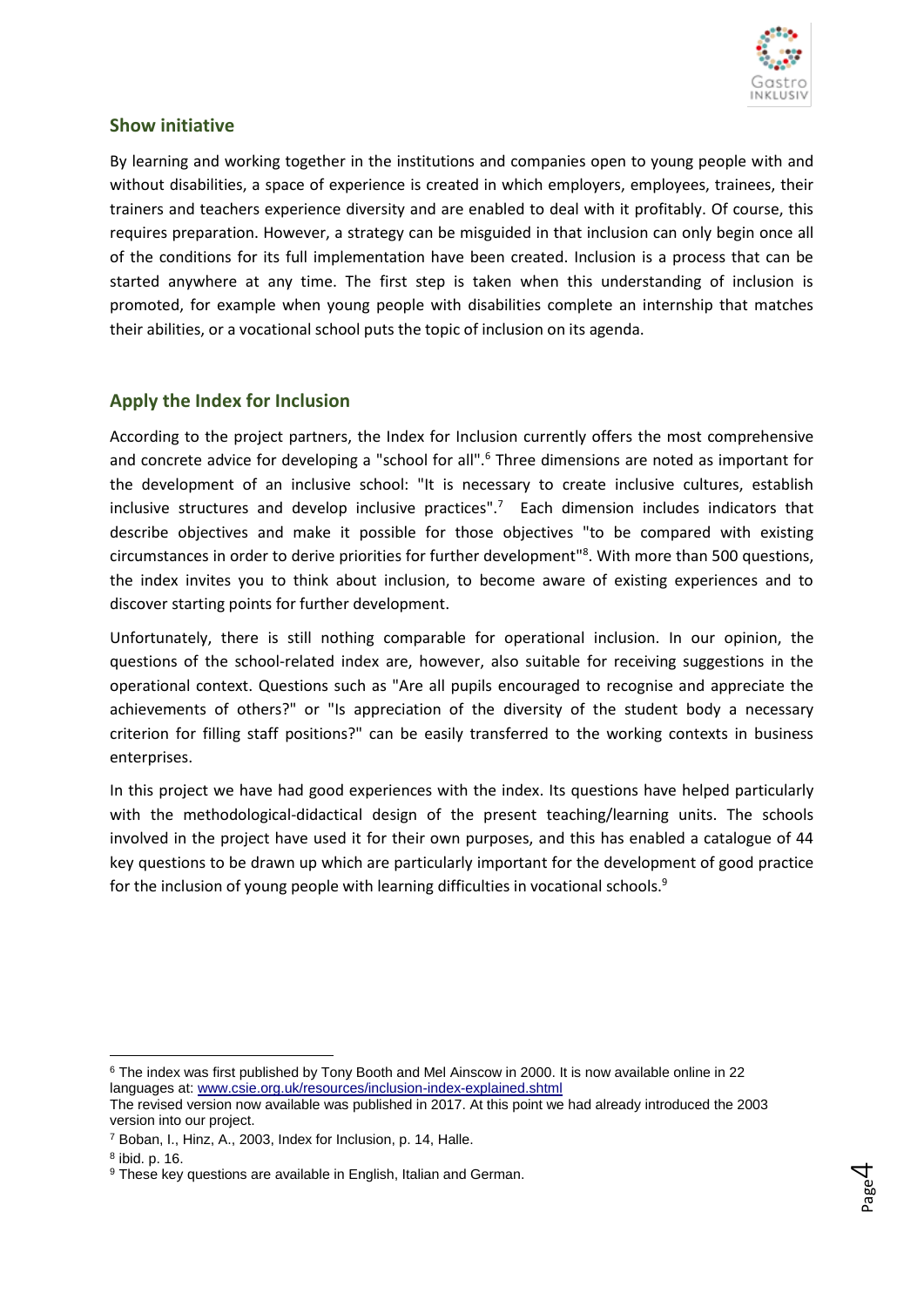

## <span id="page-8-0"></span>**Connecting subsystems**

The transition from general school to vocational training, and then into employment, is a demonstrably difficult passage for young people.<sup>10</sup> Many pupils are lost on their way into working life because they do not overcome the hurdles between these subsystems. These hurdles can be removed when these subsystems are better connected.

At the individual level, this connection is achieved through educational support for young people, which does not end at the boundaries of each subsystem, but instead builds bridges between them.

At the institutional level, the aim is to consolidate and strengthen cooperation between schools, vocational training institutions and companies through:

- Schools and external providers of vocational education and training recognising that they are expanding their training opportunities through cooperation with companies, and enablement of in-company work placements, with appropriate preparation and follow-up phases forming an obligatory part of their curricula.
- Cooperation of companies with schools as a way of recruiting staff and creating internships for young people with disabilities that match their skills and enable them to demonstrate their abilities.

At the regional level, a transition management system that links the inclusion-promoting offers and activities of profit-oriented business enterprises, public-sector institutions and civil society welfare organisations in the region and contributes to their needs-based design is conducive to achieving these goals.<sup>11</sup>

<https://www.jba-berlin.de/home/>

1

<sup>&</sup>lt;sup>10</sup> According to Eurostat, the specific unemployment rate of people under 25 years of age has long been higher than the general unemployment rate in the EU and the three countries of our practice examples. [https://ec.europa.eu/eurostat/tgm/table.do?tab=table&plugin=1&language=en&pcode=tesem140](https://ec.europa.eu/eurostat/tgm/table.do?tab=table&plugin=1&language=de&pcode=tesem140) <http://appsso.eurostat.ec.europa.eu/nui/submitViewTableAction.do>

<sup>&</sup>lt;sup>11</sup> This note is very abstract (1) and roughly cut (2). Therefore short explanations are needed. (1): In concrete terms, regional transition management is achieved, for example, through the objectives and working methods of youth employment agencies, as they have already been set up in Berlin and Hamburg. See also

<https://hibb.hamburg.de/beratung-service/jugendberufsagentur-hamburg/>

In Austria, "Training to 18" is a project coordinated between the social partners, the provinces, companies and ministries. According to this, all young people are obliged to attend a secondary school or vocational training after the 9th grade. The focus should be on supporting young people, better coordinating offers, using them more efficiently and closing gaps in offers. See also

https://www.sozialministerium.at/site/Arbeit\_Hinderung/Labour\_market/Labour\_market\_policy/Youth\_and\_young [adults/](https://www.sozialministerium.at/site/Arbeit_Behinderung/Arbeitsmarkt/Arbeitsmarktpolitik/Jugendliche_und_junge_Erwachsene/)

Ad (2): The border between business enterprises and civil society organisations is fluid. The cooperative system in Italy is exemplary in this respect. Unlike in Germany and Austria, cooperatives there are part of the social economy. They complement public services in the sense of subsidiarity and have constitutional status according to Article 45. About 18% of the population are members of a cooperative; about 5% of all employees work for it. The "Lega Nazionale delle Cooperative e Mutue" [\(http://www.legacoop.coop/quotidiano/\)](http://www.legacoop.coop/quotidiano/) and the

<sup>&</sup>quot;Confederazione Cooperative Italiane" [\(http://www.id-coop.eu/de/KeyConcepts/Pages/Cooperativism.aspx\)](http://www.id-coop.eu/de/KeyConcepts/Pages/Cooperativism.aspx) are their umbrella organisations.

Social cooperatives are a special form. Their entrepreneurial activity is explicitly oriented towards the common good. Their total turnover in 2005 was around 6.4 billion euros. According to Law 381 of 1991, at least 30% of employees subject to social insurance contributions must be socially disadvantaged. In 2005, 46% of them had a disability. (Obwexer, W.; Resch, K., 2013, Von der Integration zur Inklusion in Italien und Südtirol; p. 78ff, in: Schwalb, H., Theunissen, G. (ed.), 2013, Unbehindert arbeiten, unbehindert leben. Inclusion of people with learning difficulties in working life, pp. 71-83, Stuttgart.)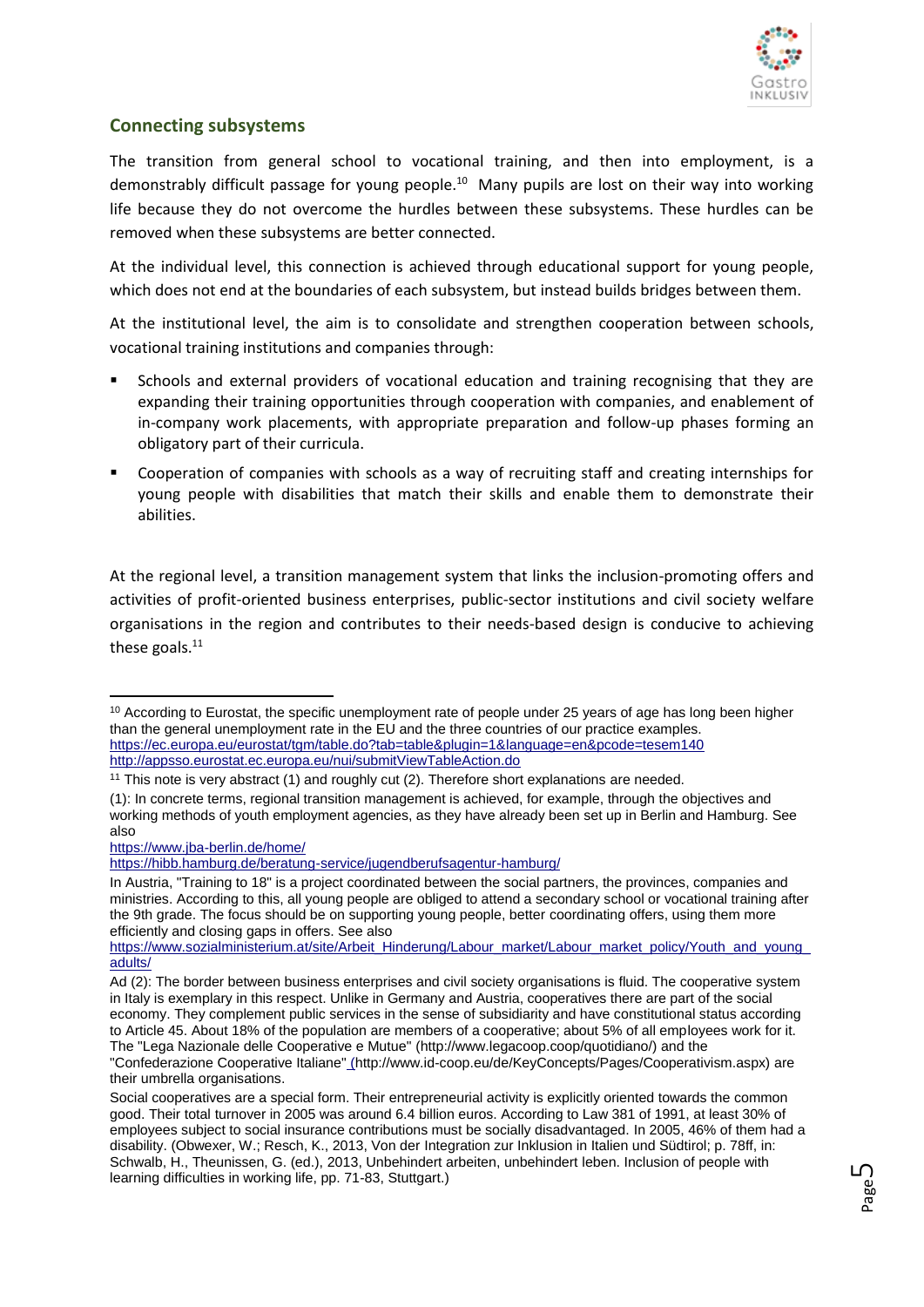

## <span id="page-9-0"></span>**Acting person-oriented**

People with and without disabilities will be successful in vocational training and prove themselves in work that is subject to social insurance contributions if they meet their individual abilities and wishes.

The first step is therefore to find out what a person aspires to and what skills they already have. This is the subject of vocational orientation programmes, which are generally already being implemented in schools. In our opinion, methods of personal future planning<sup>12</sup> are particularly well suited because they provide the tools for self-determined life planning and skill descriptions for people with learning difficulties and disabilities.

Building on this, it is important to design the requirements of educational and work tasks in such a way that they match the young people's recognised skills and wishes. There are two ways in which this can be achieved. On the one hand, teaching can be tailored to the individual through internal differentiation and work tasks through division of labour and the use of technical aids in such a way that they can cope with them on their own. On the other hand, it is possible that aspects of the learning or work process that cannot (yet) be independently dealt with are taken over by teaching or work assistants. Examples of this are the delegation of activity elements such as lifting and carrying loads, which may not be possible due to physical and motor impairments, and reading aloud or explaining a text, which might not be understood without help due to a cognitive impairment.

The person-centred concept of assisted employment<sup>13</sup> has proved its worth in initiating and stabilising in-company training and employment relationships for people with learning difficulties and disabilities that are subject to social insurance contributions. In contrary to the usual procedure, the central idea of this concept is "first place and then qualify".

## <span id="page-9-1"></span>**Give legal advice**

 $\overline{a}$ 

In Germany, Italy and Austria there is a multitude of regional and supra-regional laws and legal ordinances, which have been passed to promote the equal and self-determined participation of people with disabilities in vocational education and training, and in working life, which define their entitlements to social and material benefits.<sup>14</sup> These laws are often so complex, even experts in the field find it difficult to know and understand all of them.

Inclusion companies in Germany also combine market economy practices with the employment of people with disabilities who are subject to social insurance contributions. In 2016, 11,959 disabled and 13,976 non-disabled companies worked together in 879 companies of this type. Further information and contact persons at: [www.bag](http://www.bag-if.de/)[if.de](http://www.bag-if.de/)

<sup>&</sup>lt;sup>12</sup> Personal Future Planning has networks in Germany and Austria that provide information and contact[s:](https://www.persoenliche-zukunftsplanung.eu/netzwerk/regionalgruppen.html) <https://www.persoenliche-zukunftsplanung.eu/netzwerk/regionalgruppen.html>

<sup>&</sup>lt;sup>13</sup> With "European Union of Supported Employment (EUSE)", representatives of Supported Employment have access to an international network in which specialist information is collected and national contacts are listed: <http://www.edf-feph.org/members-clasification/european-union-supported-employment-euse>

<sup>&</sup>lt;sup>14</sup> All three countries are structured according to regions (Italy) or federal states (Germany and Austria) with their own governments, which decide on their own laws and ordinances according to the competences regulated in the constitution or the basic law of the states. In addition to the legal claims that apply equally to all citizens with disabilities, there are therefore regional regulations that are independent or describe how state laws are to be implemented in the region.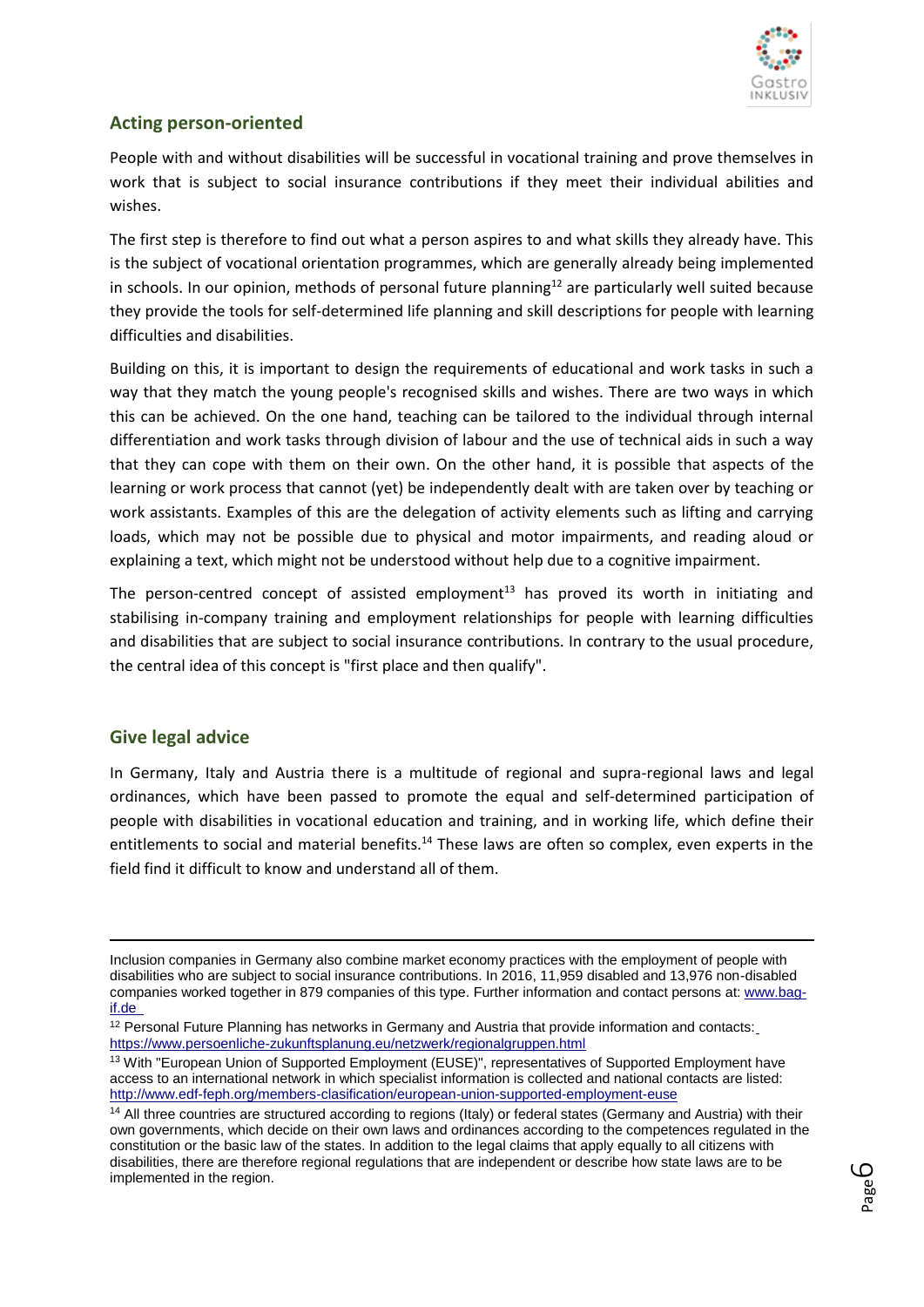

People with disabilities and their families are often completely overwhelmed, don't know their rights, and it is possible that their participation wishes will not be taken seriously or will be ignored. They may receive official letters with wording they do not understand and with scope they cannot assess. This can sometimes lead to applications for benefits taking much longer than otherwise anticipated.

As the following example shows, companies also face problems if they want to hire people with disabilities, and thus apply for the required and legally guaranteed subsidies:

In 2016, the family café AMITOLA<sup>15</sup> was awarded the special<sup>16</sup> prize for "Best Training Companies" and in 2017 the inclusion<sup>17</sup> prize, which is awarded annually by the state of Berlin to Berlin employers who train or employ severely disabled people in an exemplary manner. Ines Pavlou, the owner of the company, comments:

"In discussions about the subsidies necessary for hiring, employers sometimes have the impression that the clerks have to pay them out of their own pockets. Employers are quickly accused of hiring people with disabilities only to collect subsidies. The cooperation with disabled people requires special structures and additional resources that are less likely to be required of non-disabled people."

The project partners of GastroINKLUSIV agree: Inclusion does not fail in individual cases due to legal requirements. The problem is implementation. Therefore, people with disabilities who are struggling for legal recognition - along with companies that want to train them and employ them subject to social security contributions - should receive free legal assistance from trained lawyers when applying for benefits.

## <span id="page-10-0"></span>**3. Examples of good practice**

In order to describe good practice, the project partners decided to conduct interviews with selected companies and vocational schools. The following key questions were developed for this purpose:

- What has the school/company done in recent years to develop inclusion?
- What has been particularly successful?
- What exactly has been achieved?
- How can success be measured?
- What is the impact of this success?
- How was the implementation (culture, structure, practices) carried out?
- What helped you to achieve the implementation?
- What obstacles were there?
- How were these obstacles overcome?
- What advice would you give to others?

**.** 

<sup>15</sup> www.amitola-berlin.de

<sup>16</sup> http://www.beste-ausbildungsbetriebe.berlin/produktmarken/sieger-2016/sonderpreis-amitolafamiliencafe/3791052

<sup>17</sup> <https://www.berlin.de/ba-lichtenberg/aktuelles/pressemitteilungen/2017/pressemitteilung.654944.php>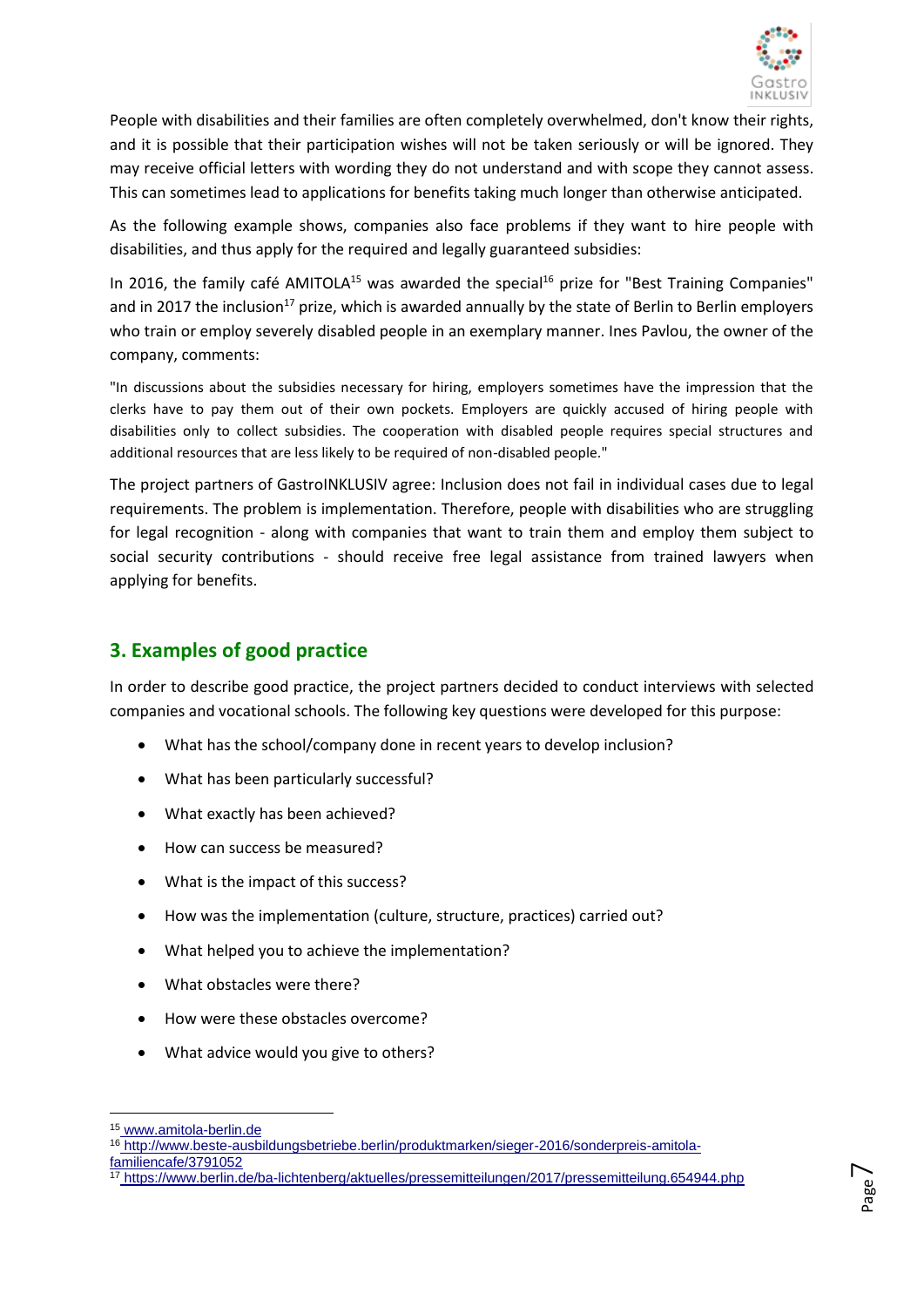

The selection of schools and companies was made by BAOBAB - GLOBALES LERNEN for Austria, by Eurocultura for Italy and by EPIZ e.V. for Germany. They also conducted the following interviews.

## <span id="page-11-0"></span>**3.1 Good practice in Italy**

<span id="page-11-1"></span>**Pia Società San Gaetano** Institute for Vocational Education and Training 36100 VICENZA [www.sangaetano.org](http://www.sangaetano.org/)

The Pia Società Gaetano is a vocational school of the Catholic Church and, like all vocational schools in Italy, is administered regionally and accredited as a three-year vocational school by the Veneto Region. In Italy, vocational training is mostly carried out at school, with internship phases taking place in companies. The qualifications acquired in the region have only been recognised nationally and throughout the EU since 2003.

Pia Società San Gaetano offers initial training in the areas of hospitality and catering, media design, metal construction, automotive mechanics and electrics. In 2018, more than 700 pupils are enrolled in 32 classes in programmes lasting 3 years.

The majority of school hours are devoted to practical training in the school's own workshops. In the second and third year, the trainees do an in-company internship. Here the skills acquired in the school environment are applied, and their knowledge and skills are expanded upon through practical industry experience.

#### **Interview**

*GastroINKLUSIV:* Which topics has your school addressed in recent years in order to achieve inclusion?

*Pia Società San Gaetano:* The centre is particularly dedicated to pupils with learning difficulties and mild to moderate disabilities. To this end, initiatives and offerings will be implemented with the aim of equal participation in teaching and school life and, ultimately, successful integration into the world of work.

#### *GastroINKLUSIV:* What was particularly successful?

*Pia Società San Gaetano:* Students with learning difficulties or mild to moderate disabilities have been given special attention from the start of school. Several meetings have been organised with the families, involving the school psychologist, so that the teaching staff have been able to get a comprehensive understanding of the specific needs of the pupil and therefore choose the appropriate training.

Meetings of this kind are also held throughout the entire training path. Thus, the evaluation of learning progress is always up to date and, if necessary, measures can be implemented to support or enhance motivation.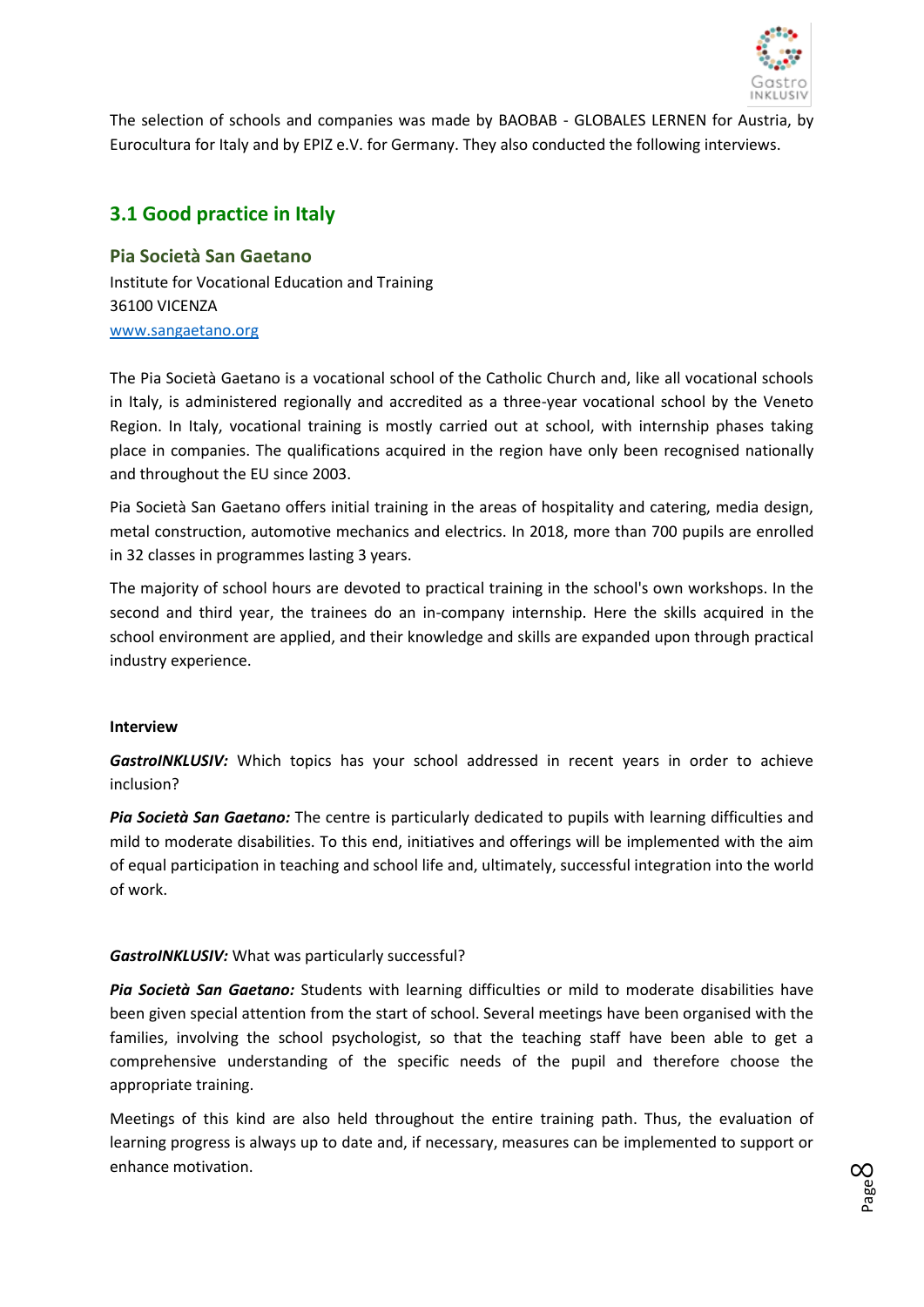

Special attention is also paid to internship experience in a "protected" environment. Suitable companies are selected for the student. These companies are intensively prepared, and evaluated interviews are held.

#### *GastroINKLUSIV:* How can this success be measured?

*Pia Società San Gaetano:* 73.5% of the students finishing in 2017 are in employment, whilst 15.3% have decided to further their education by staying for a 4th year. These figures show how intensive supervision has provided the "pupils to be included" with the necessary vocational skills to survive in the labour market.

#### *GastroINKLUSIV:* How have the inclusive measures been implemented?

*Pia Società San Gaetano:* This success has been achieved mainly thanks to the collaboration of lecturers, training consultants, school psychologists and school social workers. Cooperating with companies has played an important part – namely being able to look back on many years of experience in integrating pupils with learning difficulties or disabilities. Companies have been also present at school events such as OpenDay, the presentation of certificates and/or family days.

## *GastroINKLUSIV:* Which barriers still remain?

*Pia Società San Gaetano:* Every young person has their own peculiarities and characteristics, as well as their own unique personal experiences. From the outset, the main difficulty is that each of these elements has to be identified for each individual in order to provide a truly inclusive vocational training.

In addition, problems such as loss of motivation or lack of acceptance in the classroom may occur during training for various reasons, if not – perhaps - because of different learning speeds. Constant monitoring is therefore necessary.

#### *GastroINKLUSIV:* How can these barriers be overcome?

*Pia Società San Gaetano:* These barriers can be overcome mainly through the cooperation of all those involved in the training process (subject teachers, trainers, psychologists, social workers and school management), with the involvement of the family. Communication and cooperation are two essential factors in the support process for each pupil, and are essential for young people to be included.

The student should be the centre of attention and should take responsibility for their own actions, both professionally and personally.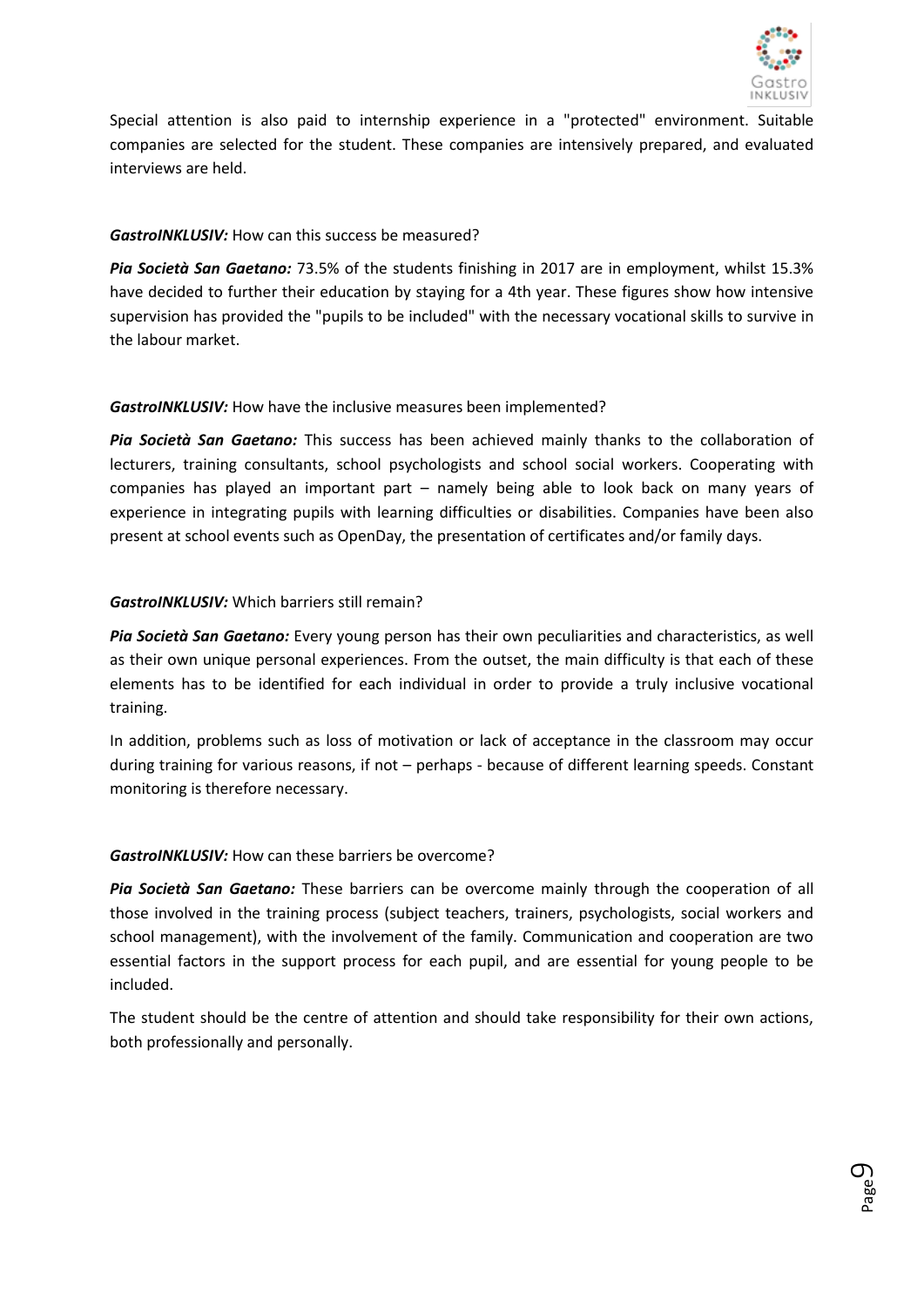

*GastroINKLUSIV:* What can be recommended to other schools?

*Pia Società San Gaetano:* Every young person has skills and abilities that can be used in the world of work. It is the task of teachers, trainers and the schools to give them a solid foundation for future integration within a company.

There is no one-size-fits-all strategy for pupils with learning difficulties to successfully integrate them. An individual strategy tailored to the person in question is imperative. If it turns out that the chosen inclusion strategy does not work, a rapid correction can be made by means of additional monitoring.

#### <span id="page-13-0"></span>**"Primavera 85"**

Via IV Novembre 23, 36050 Sovizzo - Vicenza [www.primavera85.it](http://www.primavera85.it/)

The cooperative "Primavera '85" was founded in 1985 in Altavilla Vicentina by some volunteers, and parents of disabled people, with the support of the local authorities of Altavilla Vicentina and Sovizzo.

"Primavera 85" aims to promote the general interest of the community in the human promotion and social integration of citizens through the promotion of social health, education, training and cooperation with the economically productive forces of the region.

#### **Interview**

*GastroINKLUSIV:* How is inclusion characterized in a company?

*Primavera 85:* The main activities of the "Primavera '85" cooperative are running day care centres for people with disabilities in the Vicenza area. The Centro Formazione al lavoro (CFL) workshop for people with mental and physical disabilities, learning difficulties and autism carries out differentiated and personalised integration and training measures in order to make it easier to adapt to everyday working life through acquiring additional skills. The development of personal, social and professional autonomy and self-fulfilment is thus the core focus.

#### *GastroINKLUSIV:* How are pupils with learning difficulties included?

*Primavera 85:* Since 2013, pupils (15 to 18 years old) with certified learning difficulties from the vocational school "Pia Società San Gaetano" have been integrated into the company via internships. The attainment of the minimum competences required by the labour market has therefore only been possible for these pupils with great effort.

For this reason, an alternative work experience to the traditional model has been provided for them, during which they can apply and strengthen their skills in a "protected" area and thus survive in the labour market at the end of their training, or complete a further training period in the cooperative.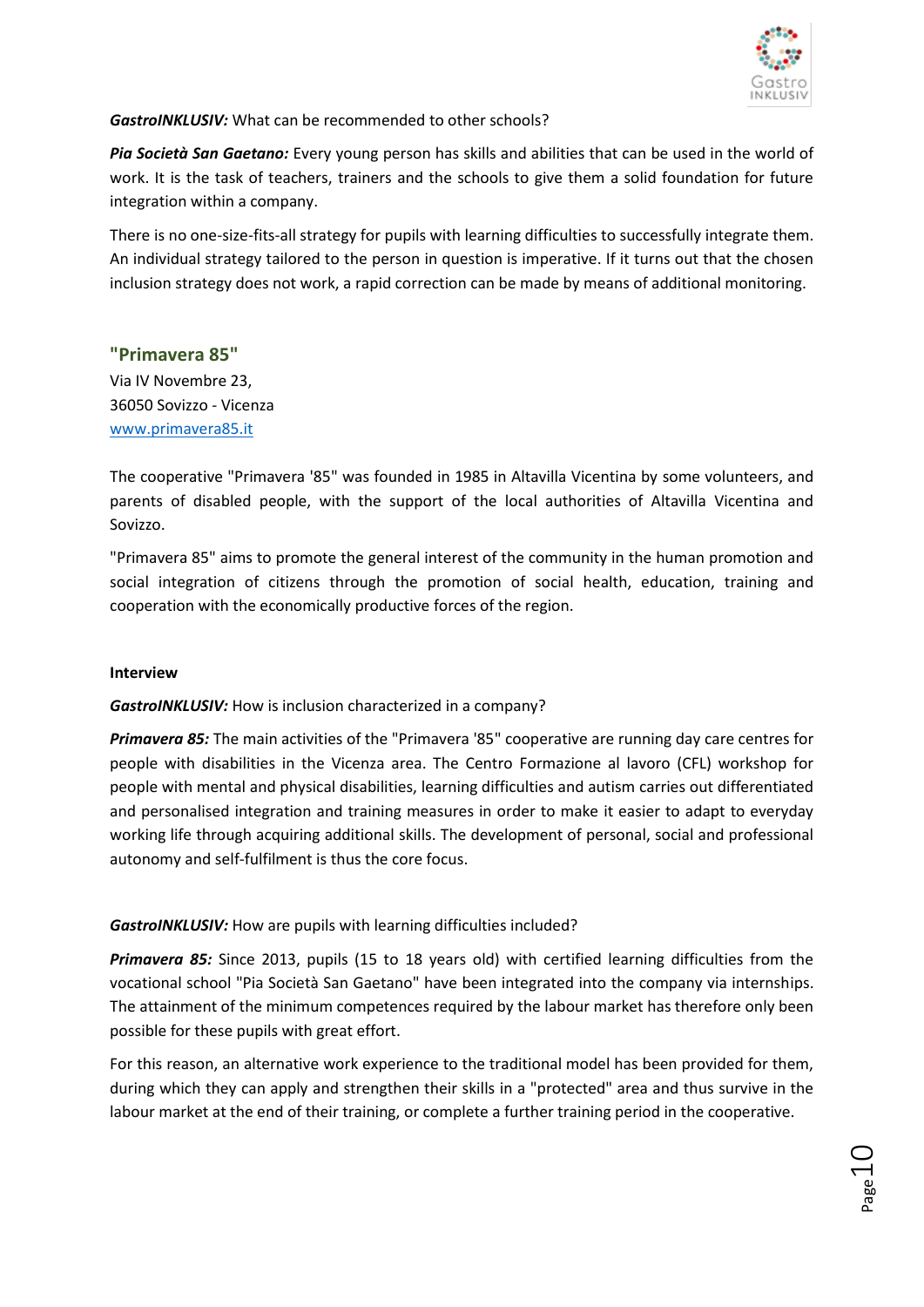

 $_{\rm Page}11$ 

The internship in a sheltered workshop of the cooperative makes it possible to gain practical experience in various areas (hospitality and catering, woodwork and metalwork) under the continued supervision of social workers, educators and psychologists. This ensures that training is individually tailored to the trainee (e.g. learning pace, activities or responsibilities).

Before the start of the internship, the student - with the involvement of the parents - is introduced to the company, and an individually designed training programme is defined in which, in particular, the inclusive and social elements of the internship are described in detail.

The training programme - agreed in advance between the vocational school, the company and the intern - defines strategies, methods and modalities for carrying out the internship and is continuously updated on the basis of the intern's learning progress.

#### *GastroINKLUSIV:* How is success measured?

*Primavera 85:* Different methods are used to define the success of the internship:

- Regular discussions with the company trainers and visits to the workplace by the vocational school teachers, and the subsequent preparation of a report.
- Discussion at the commencement of work about the planned activities, and instruction by the company's trainers.
- After completing the internship, the company fills out an evaluation form with which characteristics such as punctuality, work autonomy, commitment, behaviour towards colleagues, competence level and potential are assessed.
- The trainee completes an experience report and fills in an anonymous questionnaire, provided by the Veneto Region (Ministry of Vocational Training), concerning their level of satisfaction with the traineeship.

#### *GastroINKLUSIV:* What difficulties have arisen?

*Primavera 85:* The most obvious difficulty is found in families who are very reluctant for their child to undertake an internship in a sheltered workshop. This is mainly due to the still widespread view that an internship in an inclusive environment restricts or even prevents future career prospects.

#### *GastroINKLUSIV:* How have these difficulties been overcome?

*Primavera 85:* The family receives extensive information in advance, is included in the interview, can visit the company during the internship together with the vocational school teachers, and the vocational school teachers are always available for further explanation and discussion.

#### *GastroINKLUSIV:* What can be recommended to other companies?

**Primavera 85:** Work experience in an inclusive company helps to reduce fears and insecurities among interns. Monitoring of every single step is necessary to classify the progress of the learner correctly and to ensure success.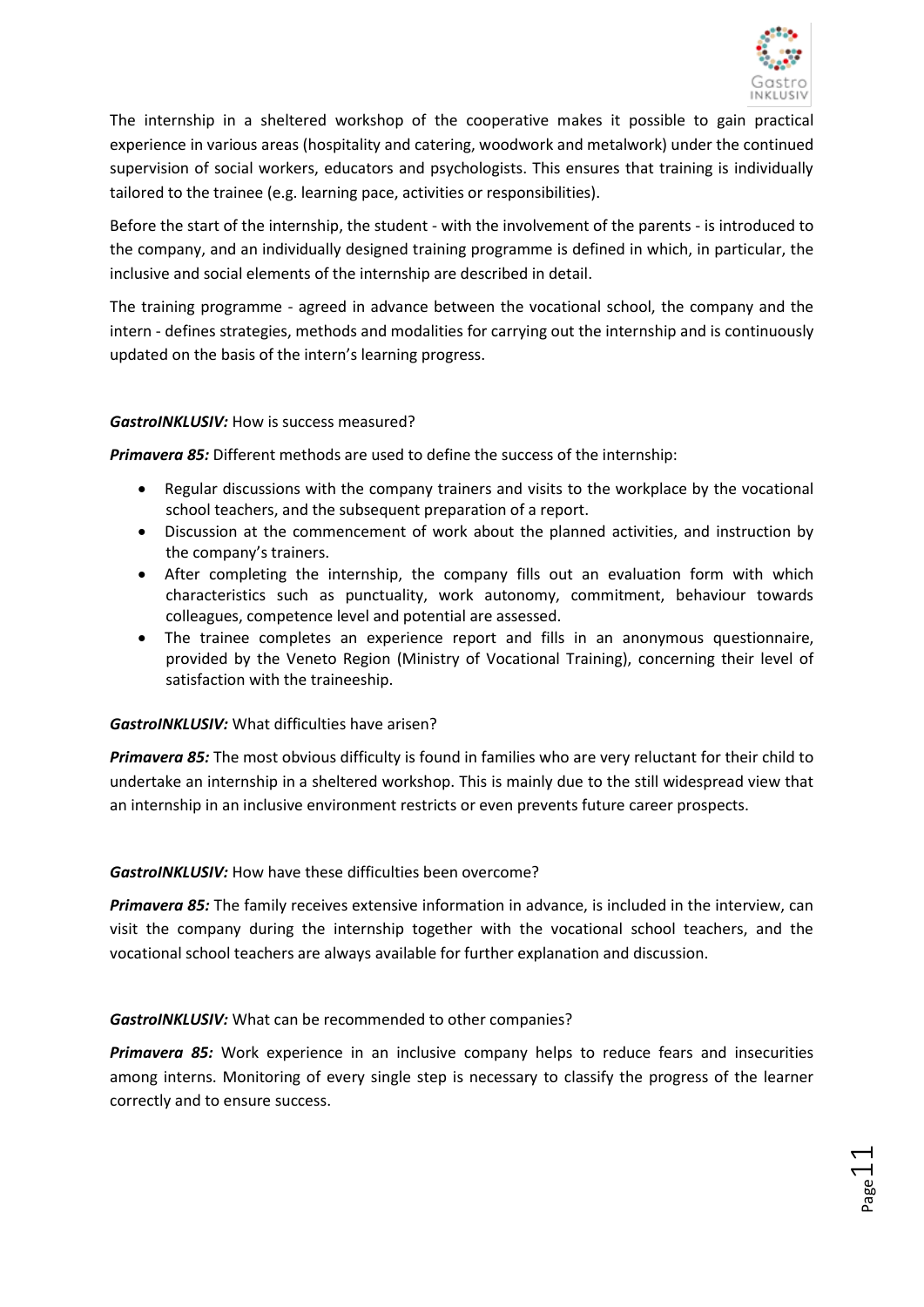

 $_{\rm Page}$ 12

# <span id="page-15-0"></span>**3.2 Good practice in Austria**

## <span id="page-15-1"></span>**Berufsschule für Gastgewerbe (Vocational school for the hospitality industry)**

Längenfeldgasse 13-15/Stiege 5 1120 Vienna <http://www.bsgg.at/>

The Vocational School for Hospitality is a state school. In Austria, as in Germany, dual vocational training is established. In Austria, the Ministry of Education, Arts and Culture is responsible for the school-based part of this vocational training. The Ministry of Economy, Family and Youth has the highest competence for the operational part of apprenticeship training. The Vocational School for Gastronomy offers a year of vocational preparation and vocational training for the professions cook (3 years), restaurant specialist (3 years) and gastronomy specialist (4 years). The aim of the vocational preparation year is to increase the chances of young people with disabilities or disadvantages in the labour market.

In the vocational school for the hospitality industry approximately 1400 pupils with different previous experiences and abilities study. 10 - 15% of pupils do an apprenticeship with an extended apprenticeship period or a partial qualification within the framework of integrated vocational training.

#### **Interview**

#### *GastroINKLUSIV:* What has been particularly successful?

*Berufsschule für Gastgewerbe:* A close exchange between the company, the school and the vocational training assistants who look after apprentices with partial qualifications or extended apprenticeships was established, especially for the classes of apprentices of the Kuratorium Wiener Pensionisten-Wohnhäuser (Senior Care).

Strong cooperation has made it possible to react early and comprehensively to problems that have arisen. In addition, the school makes every effort to ensure all pupils are able to take part in lessons. For example, sign language interpreters are used when required.

Special learning materials were developed for pupils undertaking the subject of accountancy in their first year, enabling them to learn independently. The material offers exercises and tasks with the choice of three different levels of difficulty.

Apprentices are free to choose the level of difficulty they feel most comfortable with, and thus are able to learn at their own pace, and according to their abilities.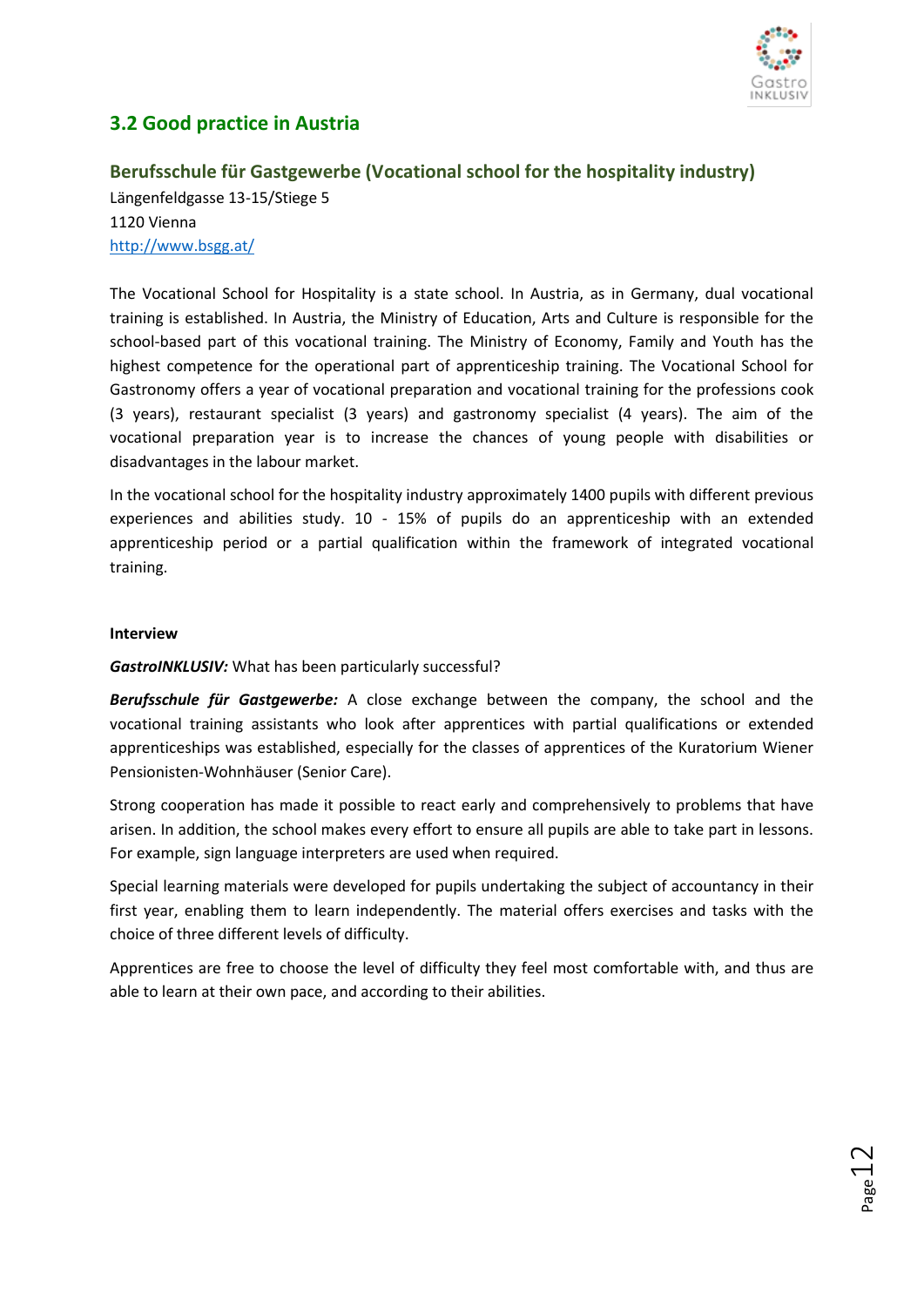

<span id="page-16-0"></span>**Landesberufsschule Graz 6 (Vocational school)** Hans-Brandstetter-Gasse 8, 8010 Graz [http://www.lbs-graz6.steiermark.at](http://www.lbs-graz6.steiermark.at/)

The Landesberufsschule Graz 6 trains students in the following occupations: painter, paint sprayer, floor layer, car body construction technician, gold-silversmith and jeweller as well as gilder and decorator. Of the 800 apprentices at the school, 100 complete a partial qualification or an apprenticeship with an extended apprenticeship, as part of integrated vocational training. All apprentices are taught in mixed classes right from the start. Even in subjects where there is a second teacher in the class, the class is not divided.

#### **Interview**

#### *GastroINKLUSIV:* What has been particularly successful?

Landesberufsschule Graz 6: The school tries to respond to apprentices and their needs on an individual basis where possible. In addition to the support services open to all apprentices (counselling teachers and school psychologists), there is also a school coordinator for apprentices who are seeking an extended apprenticeship or partial qualification. The latter seeks to understand the apprentice's environment in advance in order to identify the need for support as early and comprehensively as possible so that the school can react to that need from the outset. In addition, great importance is attached to strong networking between schools, companies and vocational training providers.

Where possible and appropriate, worksheets and documents are adapted to the individual pupils and their needs. This may simplify content linguistically and make it easier to read or simplify tasks. This additional effort can be managed because the teachers work together in a team and the documents can be used by everyone. Great importance is attached to the qualification of teachers in the field of inclusion. If this was not part of the training, an attempt has been made to build up the required competences through further training.

#### *GastroINKLUSIV:* How can success be measured?

*Landesberufsschule Graz 6:* In addition to a very high number of positive apprenticeship qualifications, the success of inclusion is also reflected in the social skills of all pupils. In surveys, for example, it has been stated that apprentices who learn in inclusive classes assess the class climate and the social structure in the class better than apprentices in non-inclusive classes.

#### *GastroINKLUSIV:* What is particularly helpful?

*Landesberufsschule Graz 6:* In addition to the support of the regional school board and the experience in the area of integration/inclusion of people with disabilities in vocational education and training in Styria, the commitment of the school management and teachers is particularly important. On a personal level, it is positive feedback and small and larger successes that motivate.

 $_{\rm page}$ 13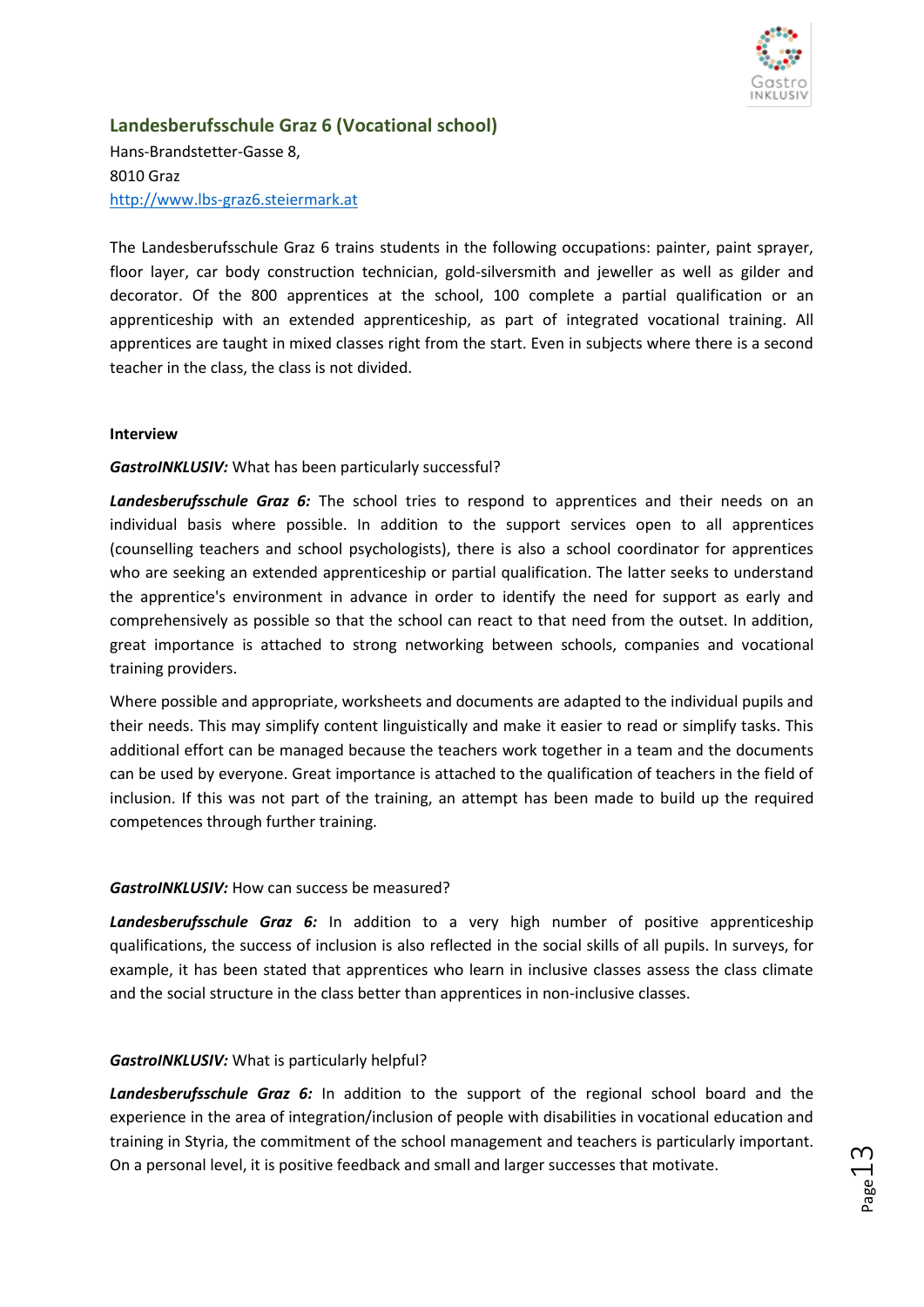

#### *GastroINKLUSIV:* What can be recommended to other schools?

*Landesberufsschule Graz 6:* The key to successful inclusion is teamwork. Martina Jeindl, director of the vocational school, therefore advises all colleagues to spend a lot of time and energy on team building. It is important that the team is involved in decisions and that these are supported. Inclusion is a major challenge and can only be overcome if the resources of each individual are used.

#### <span id="page-17-0"></span>**Kuratorium Wiener Pensionisten-Wohnhäuser**

Seegasse 9 1090 Vienna <https://kwp.at/>

The Kuratorium Wiener Pensionisten-Wohnhäuser was founded in 1960 by resolution of the Vienna Municipal Council. It reports to the City Council Office for Health, Social Affairs and Generations. Today, the non-profit fund is one of the largest providers in the field of senior care in Austria. The Kuratorium Wiener Pensionisten-Wohnhäuser operates 30 senior homes in Vienna and employs around 4100 people.

The company trains a total of 100 apprentices in the areas of gastronomy and office/finance/IT, making it a major apprentice trainer in Vienna. The group of apprentices as a whole is very heterogeneous. In this way, young people of different origins, religions and languages – including refugees - with a wide range of educational qualifications work and learn together. For the past six years, the company has attached great importance to giving disadvantaged young people a chance and enabling them to complete an apprenticeship. In the catering sector, for example, around 30% of the 63 apprentices are currently completing an apprenticeship with an extended apprenticeship period or a partial qualification.

#### **Interview**

*GastroINKLUSIV:* What has been particularly successful?

*Kuratorium Wiener Pensionisten*- Erich Lobinger, Apprentice Representative for Gastronomy: It is important to focus on the apprentices and their individual talents and to value them. For example, in training and additional support services it does not matter whether an apprentice completes a regular apprenticeship or an extended apprenticeship. All support services offered by the company are open to all apprentices who need them.

At the annual apprentice review, the skills of all apprentices are tested in the same way within the company. This one-day practical and theoretical examination is intended to prepare apprentices for the final apprenticeship examination on the one hand and to identify and respond to the need for support on the other.

In addition, there is a lively exchange with the school and the teachers. In this way, problems can be reacted to as quickly as possible and, for example, additional tutoring can be organised for those who need it.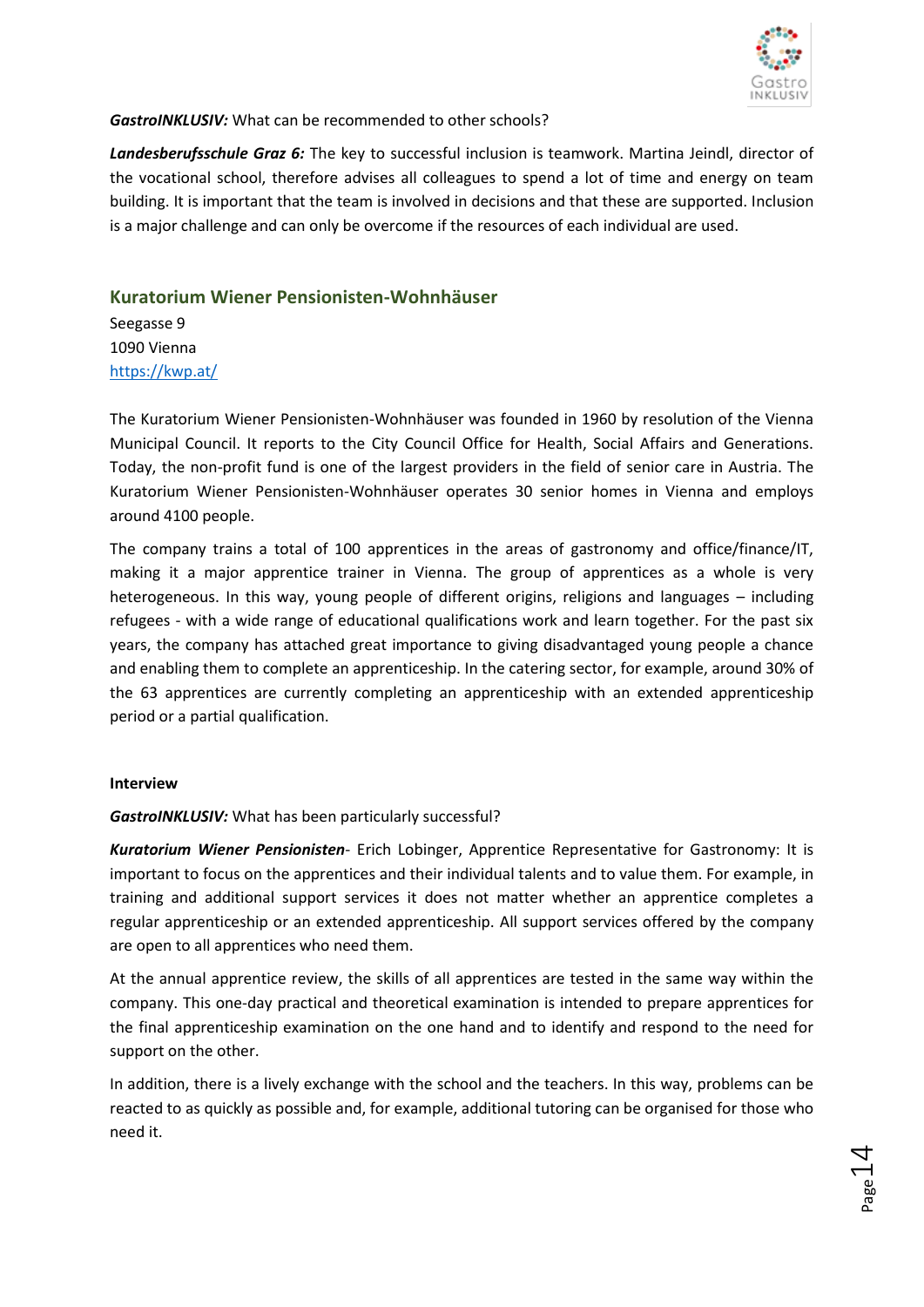

In order to strengthen the cohesion among the apprentices and to create a positive climate for diversity, obligatory further training courses on topics such as social skills, dealing with conflicts, communication, respect, manners or learning how to learn are organised. Care is taken to assemble the groups as heterogeneously as possible in order to promote exchange and learning from one another.

In addition to the Apprentice Officer as the contact person for apprentices and trainers, the company also has a youth representative who is based in the area of diversity management. All apprentices can turn to this person should they have any issues.

When hiring new apprentices, care is taken to ensure that they also fit into the team. After a few trial days, the participants (trainers, chefs, colleagues, apprentices) will discuss whether they can imagine working together. In addition, further training is organised for trainers according to their needs and wishes.

#### *GastroINKLUSIV:* How can success be measured?

*Kuratorium Wiener Pensionisten:* The number of apprentices who drop out of their apprenticeship is very low compared to other companies. In addition to the inclusive framework conditions, this can certainly also be linked to the good working conditions that exist within the company.

The success of individual support for apprentices can also be seen from the fact that apprentices repeatedly switch from an apprenticeship with an extended apprenticeship period, to a regular apprenticeship, or from a partial qualification to an apprenticeship with an extended apprenticeship period.

Due to the positive experience in the gastronomy sector, more and more apprentices with extended apprenticeships are now being trained in the office sector.

## *GastroINKLUSIV:* What was helpful?

*Kuratorium Wiener Pensionisten:* The commitment within the company, and on behalf of management, to inclusion and the promotion of disadvantaged young people has been particularly helpful. Thus, the company has imposed on itself the quota that 25 percent of all apprentices in the gastronomy sector should be given the necessary support. Together with decision-makers in urban policy, the company has set itself the goal of training young people out of a sense of socio-political responsibility.

The legal framework is also very helpful. It should be mentioned here, for example, that apprentices with an extended apprenticeship period or partial qualification are entitled to vocational training assistance which accompanies the apprentices and thus relieves the burden on the company. In addition, the company also receives support for apprentices, which in turn facilitates comprehensive support.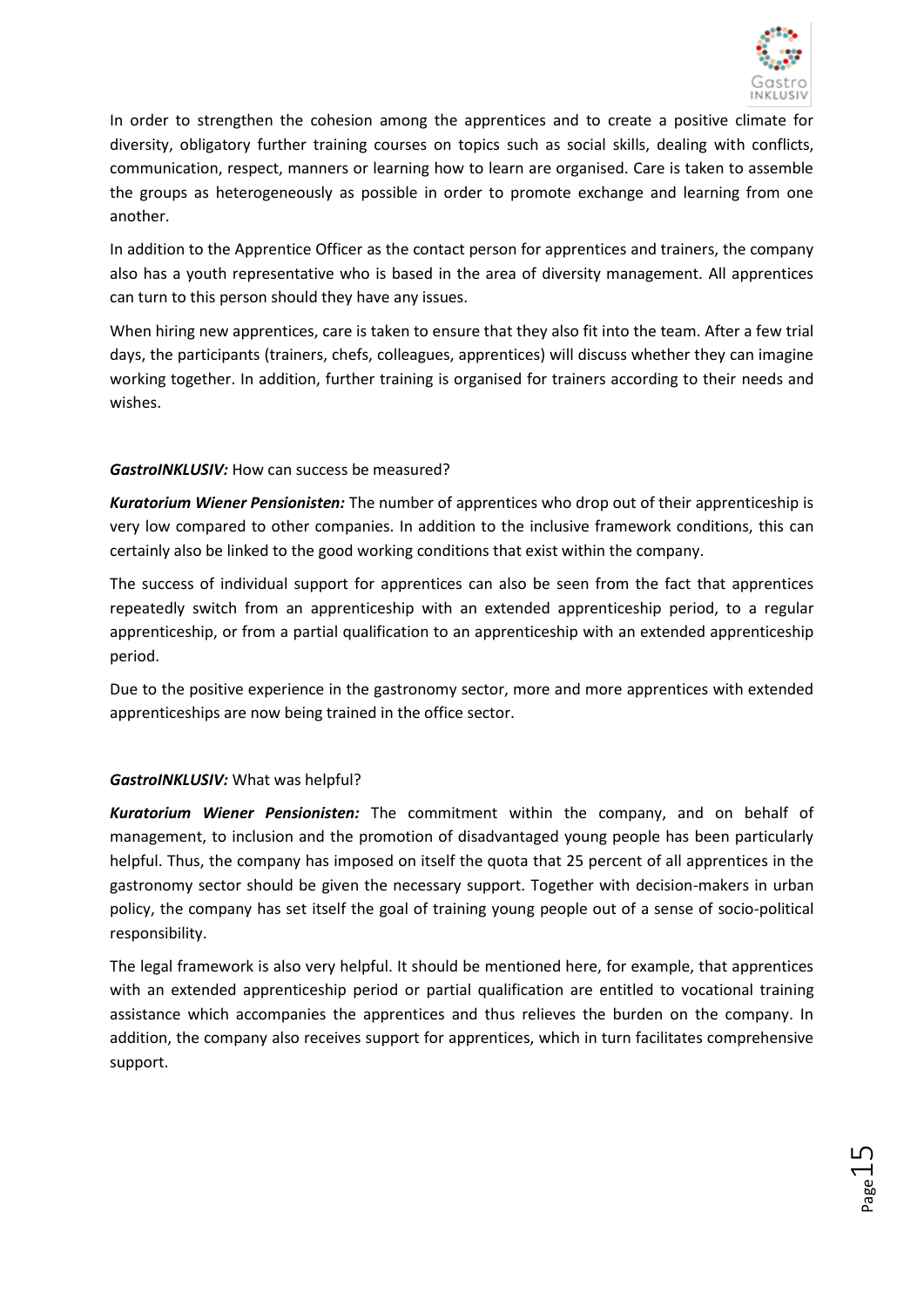

*GastroINKLUSIV:* What can be recommended to other companies?

*Kuratorium Wiener Pensionisten:* Erich Lobinger replies that the obligation of companies should be to give disadvantaged young people a chance through an apprenticeship place. He sees it as his job as a trainer to accompany apprentices who do not have it so easy and to help them to succeed.

In addition, he also advises that the expectations of apprentices should not be unattainably high. Not every apprentice has to become a star chef. Their talents are different. These must be recognised and promoted. It is already a success for the trainer if the apprentice completes their apprenticeship to a satisfactory manner and lays a foundation for their future at a company. He can only recommend to others that they engage in implementing inclusion, having had consistently good experiences himself.

# <span id="page-19-0"></span>**3.3 Good practice in Germany**

## <span id="page-19-1"></span>**Konrad-Zuse-School**

Vocational school, vocational school with special educational task Herrmann-Hesse-Straße 34/36, 13156 Berlin <https://www.konrad-zuse-schule-berlin.de/>

The Konrad-Zuse-Schule is a state school. As in Austria, vocational training is usually organised on a dual basis. The practical part of the training takes place in the company and the theoretical part in the school.

At the Konrad-Zuse-School pupils with different personal backgrounds are taught in the following occupations: Specialist practitioner kitchen (3 years), Specialist practitioner housekeeping (3 years), Specialist practitioner hospitality (2 years) and Specialist practitioner building services (3 years). These occupations are what can be described as theory-reduced training in accordance with the § 66 of the Vocational Training Act or § 42m of the Crafts Code. These training courses are intended for young people with disabilities and learning difficulties who are not (yet) able to cope with the requirements of what can traditionally be described as full training.

The Konrad-Zuse-Schule participates in school experiments and cooperates with model projects in order to promote inclusion at its school. As a special-needs school, it takes the path of opening up its offerings to pupils who do not have a particular specialty. Since its participation in the "IBA - Integrierte Berufsausbildungsvorbereitung"<sup>18</sup> (IBA-Integrated Vocational Training Preparation) school experiment, for example, it has been able to offer the intermediate school leaving certificate, which attracts pupils who have no learning difficulties. By collaborating with model projects such as "ZiB - Zukunft im Beruf<sup>"19</sup> (ZiB - Future in the occupation), the school is taking advantage of the opportunity to seek support from external educational advisors for its pupils who help pupils to make more connections in in-company training.

<sup>1</sup> <sup>18</sup> More information is available at:

https://www.berlin.de/sen/bildung/schule-und-beruf/berufliche-bildung/berufliche-schulen/berufsvorbereitung/

<sup>19</sup> Further information is available at: [https://zukunftimberuf.de](https://zukunftimberuf.de/)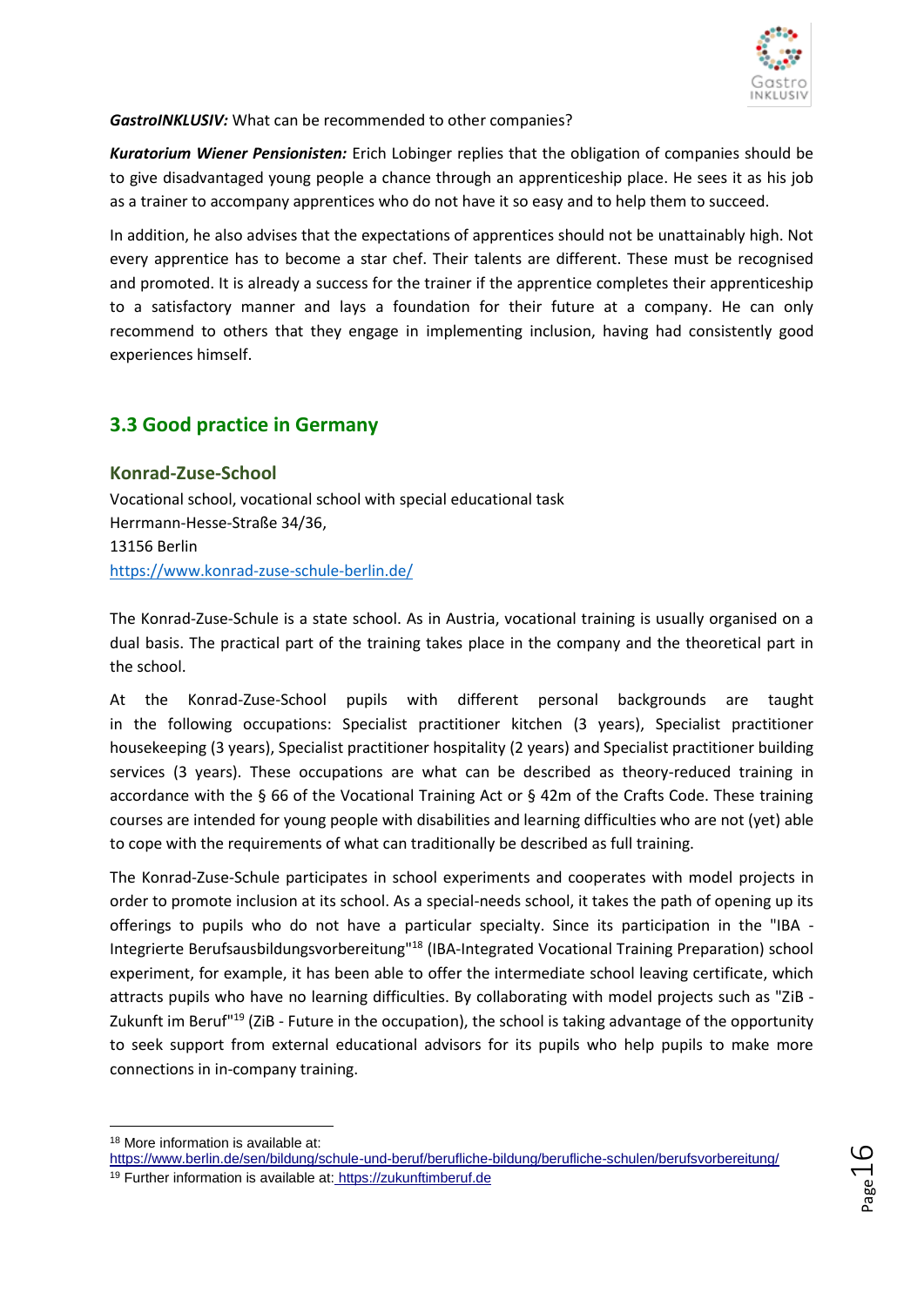

 $_{\rm Page}17$ 

In addition, young refugees are taught in "Welcome Classes" to learn the German language and to orient themselves in the country and the vocational training system before they start training.

#### **Interview**

#### *GastroINKLUSIV:* What does inclusion at the Konrad-Zuse-School mean?

*Konrad-Zuse-Schule:* The question "What is inclusion?" arises at the Konrad-Schule in a specific way. This is because only female pupils are taught here who have an increased need for support in order to obtain a vocational qualification. Therefore Thorsten Joschko, the head of the school, names it also as a specific challenge for his school to first clarify what inclusion means in relation to his school. This has been achieved by referring to inclusion as very specifically to one's own school instead of generally speaking of "inclusion".

Inclusion at the Konrad-Zuse-Schule today means that all pupils are taught in mixed classes and are not differentiated according to funding priorities. Welcome students are also taught in the same IBA classes as all other IBA students and additionally receive instruction in German as a second language, differentiated according to two language levels. At the same time, the school has set out to shape school life as a whole in such a way that optimal teaching and learning conditions are created for everyone. Appreciation also plays an important role, Thorsten Joschko and the coordinators for Inclusion, Heike Schneider and Stefan Tabor, agree.

#### *GastroINKLUSIV:* Which strategies lead to successful inclusion?

*Konrad-Zuse-Schule:* The guiding principle of the Konrad-Zuse-Schule is: "No one gets lost - everyone finds the right perspective for themselves". In order to achieve this and to shape school life in such a way that all pupils can be supported in the best possible way, the school starts at different points. Here are some examples:

Multi-professional teams of teachers, special educators and educational facilitators as well as school social workers: In the IBA programme, each class has "its" permanent team, which can work individually and trustingly with the students on the basis of personal relationships and knowledge of the individual students.

A clearly structured timetable: In order to provide the IBA students with a fixed structure and orientation, they are taught every day in three blocks from 8:00 to 13:15. In the fourth block, sports and artistic activities, as well as remedial teaching and additional instruction in German as a second language, are offered to welcome students. In addition, a learning office is to be set up in which the pupils can learn independently with the support of teachers. Self-determined learning should also be further developed as a whole.

Development planning: In the IBA area, teams of teachers develop development plans for each individual person twice a year in discussion with the respective students. These are recorded in the so-called "Zuse planner", which also serves as a homework/report book for the pupils. This will gradually be extended to be included into the pre-vocational training measures and vocational training.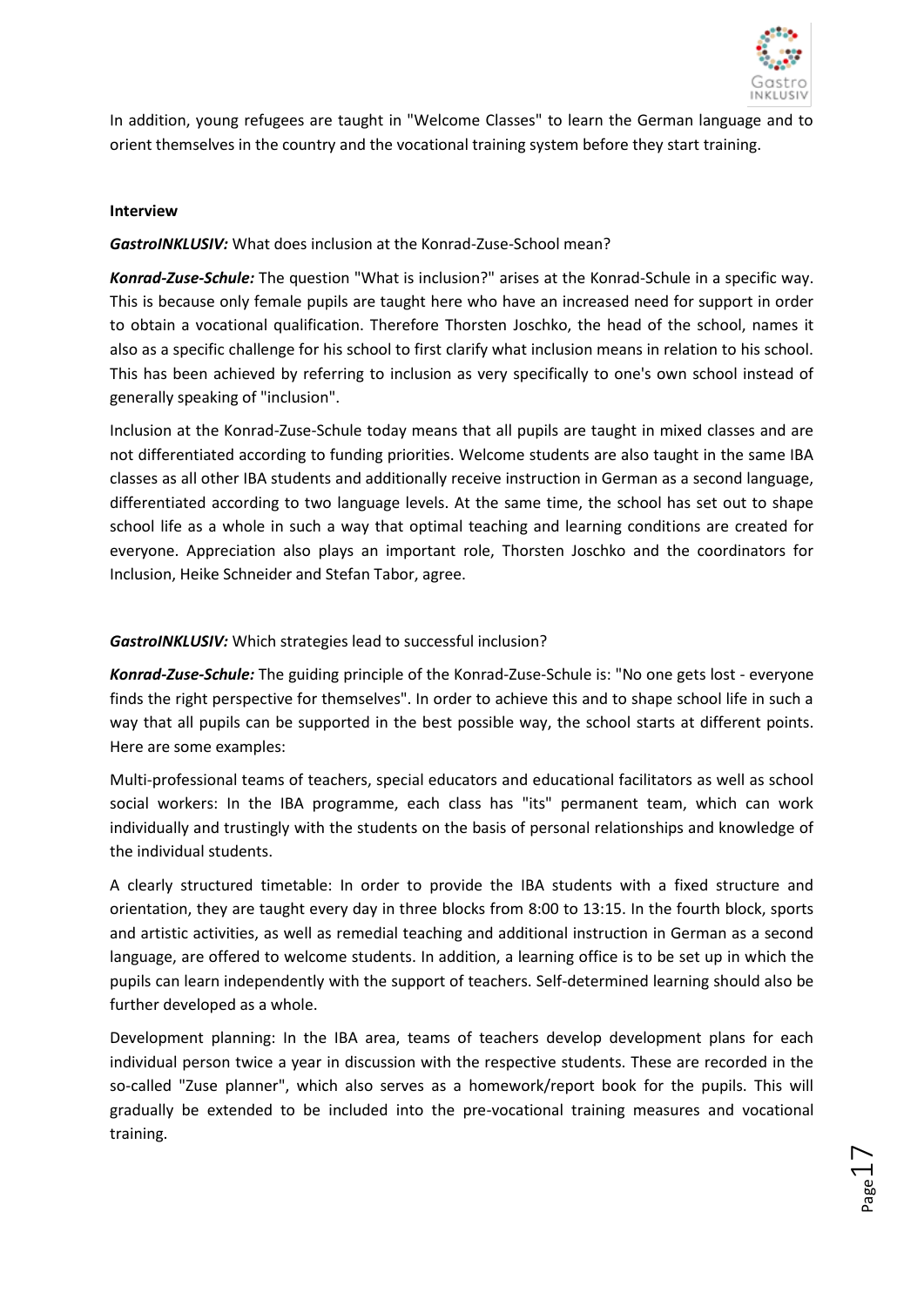

Design of buildings, rooms and outdoor areas: The school is to be gradually redesigned in an inclusive manner so that, for example, more individualised learning can take place in the classrooms with different social forms and according to the respective needs of pupils (e.g. group tables, tables for individual work, possibilities to work sitting on the floor...). The outdoor area is to be increasingly designed in such a way that it invites multifunctional use, e.g. with seating groups, areas for sporting activities such as basketball and table tennis, but also retreat areas with a hammock etc. The open areas such as corridors and stairwells are to be used even more to create transparency. For example, the organisation chart and the house rules should be visible there (also in simple language). Appreciation for the pupils should also be expressed by exhibiting their work in the corridors. For some time now, there has been a welcome board in the entrance area that welcomes visitors in many languages. And the start of construction for a barrier-free new building is planned for autumn 2018.

Extracurricular activities and cooperation, for example with EPIZ, bring new perspectives and enable teachers to observe "their" classes from the outside.

Training courses: The teachers educate themselves on topics such as inclusion, developmental psychology, development therapy/ development education, German as a second language and digital media.

The Principal and Inclusion Coordinators emphasise that the implementation of inclusion is a process for them and that their school takes many small, interrelated steps in different places.

#### *GastroINKLUSIV:* What are the challenges?

*Konrad-Zuse-Schule:* On the one hand, Thorsten Joschko, Heike Schneider and Stefan Tabor name the main challenge of implementing inclusion as scarce resources, for example the level of personnel, hourly allowances and funds for equipping the school. This is accompanied by a feeling of lack of appreciation for the school's efforts to consistently implement inclusion. Secondly, it is an obstacle that the inclusion of the school has been "prescribed", but that there is no clear statement about what is meant by inclusion in the context of this school. Thirdly, the high additional burden on all actors is problematic. A special challenge is also the intensive cooperation and cohesion of teachers, who are required for the implementation of inclusion. The change of school culture towards the philosophy "We support each student according to his/her individual requirements" takes time.

#### *GastroINKLUSIV:* How are the challenges dealt with?

*Konrad-Zuse-Schule:* In order to meet these challenges, Heike Schneider, Stefan Tabor and Thorsten Joschko rely on persuasion within the team, the bundling of competencies and resources and the setting of priorities. For example, a gardening learning area is to be set up. In the process it is helpful to tackle things where change is considered necessary by a larger part of the college. In order to deal with the existing personnel situation, focus classes have been introduced. For example, all trainees with a funding priority on hearing have been grouped together so that only one person is needed for sign language interpreting.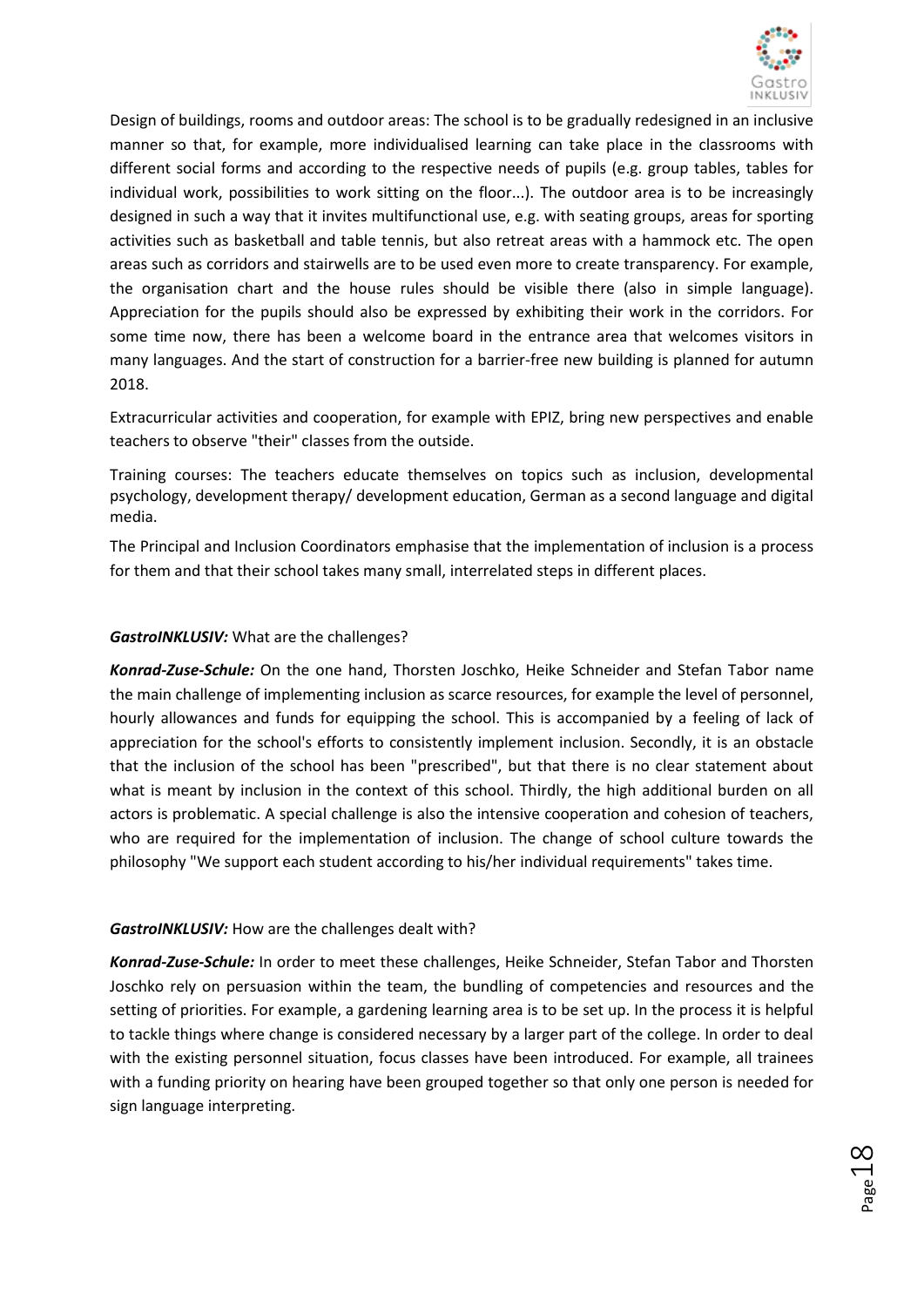

*GastroINKLUSIV:* What can be recommended to other schools?

*Konrad-Zuse-Schule:* Other schools that wish to be more inclusive are advised by the headmaster and inclusion coordinator to clarify this at the beginning of the process: What do WE understand by inclusion? And what are we doing already? It makes sense to tackle things that should already be implemented. In the Konrad-Zuse school, for example, this was team development. It would also be helpful for teachers to receive further training on the various funding priorities in order to be able to identify where the sticking points lie, how support can be provided and what needs to be paid attention to. And last but not least, the cooperation with companies, non-school institutions such as BIS e. V. and other schools will help to advance inclusion step by step.

## <span id="page-22-0"></span>**Lebenswelten Restaurations GmbH**

Großbeerenstr. 60 10965 Berlin [https://lebensweltencatering.de](https://lebensweltencatering.de/)

Lebenswelten Restaurations GmbH is an inclusion company. They serve the employment of severely disabled people subject to social insurance contributions who are legally part of the general labour market. Their workforce is made up of at least 25% of severely disabled people, and they pay particular attention to people with mental or spiritual disabilities or severe physical, sensory or multiple disabilities.

Lebenswelten has been training young people with disabilities in its restaurants since 1986.

The interview was summarized by EPIZ e.V. as follows:

Lebenswelten Restaurations GmbH is a player in the Berlin economy that combines professional gastronomy, vocational training and inclusion. Lebenswelten operates several company restaurants and canteens as well as a catering service.

The cooperation of people with and without disabilities and the initial vocational training of disabled and severely disabled young people in the professions of cook, Specialist practitioner kitchen and specialist in the hospitality industry is a matter of course.

Inclusion means that the service is in the foreground. People with and without limitations work together in teams. The focus is on the strengths of each individual person. And each of them has their own strengths, as Rosa Wingels, the main point of contact for the trainees, emphasizes. Errors are not excused by the fact that the employees have a disability. All employees are expected to take responsibility for the best possible service in accordance with their abilities. Inclusion works when cooperation is "normal" throughout the team and everyone contributes to success.

When asked about the special successes of the Lebenswelten concept, Michael Stoll, Managing Director of Lebenswelten Restaurations GmbH, first points to event catering, which is running very well economically. In his second sentence, he mentions the high proportion of employees with disabilities (70% of employees subject to social insurance contributions are considered severely disabled). The high proportion of trainees who successfully complete their training - 95% - also proves that the concept is a success. Some of the newly skilled workers are taken on by the company, while others return to their careers at a later stage.